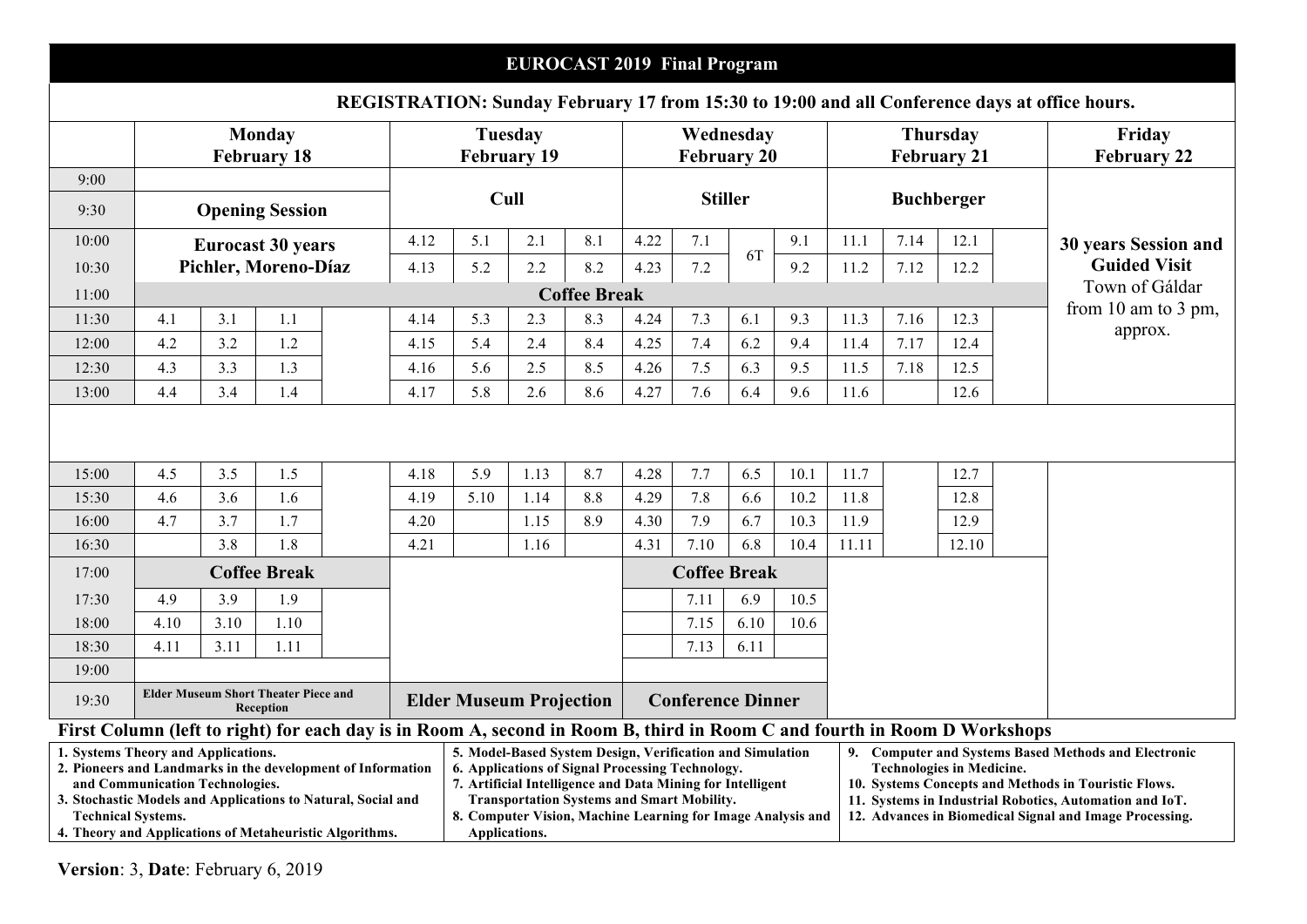| F. Name     | <b>Last Name</b>    | <b>Title</b>                                                                                                                                     | <b>Reference</b> |
|-------------|---------------------|--------------------------------------------------------------------------------------------------------------------------------------------------|------------------|
| M.          | Abundo              | On the Successive Passage Times of Certain One-Dimensional Diffusions.                                                                           | 3.7              |
| M.          | Aburaia             | Designing Manufacturing for Flexibility and Adaptability by means of Virtual Engineering                                                         | 11.5             |
| M.          | Affenzeller         | "Incremental" Evaluation for Genetic Crossover                                                                                                   | 4.23             |
| M.          | Affenzeller         | A Model-Based Learning Approach for Controlling the Energy Flows of a Residential Household<br><b>Using Symbolic Regression</b>                  | 4.24             |
| M.          | Affenzeller         | Solving a Flexible Resource-Constrained Project Scheduling Problem under Consideration of<br><b>Activity Priorities</b>                          | 4.14             |
| M.          | Affenzeller         | Investigating the Dynamic Block Relocation Problem                                                                                               | 4.30             |
| M.          | Affenzeller         | Surrogate-Assisted Fitness Landscape Analysis for Computationally Expensive Optimization                                                         | 4.2              |
| M.          | Affenzeller         | White Box vs. Black Box Modeling: On the Performance of Deep Learning, Random Forests, and<br>Symbolic Regression in Solving Regression Problems | 4.9              |
| M.          | Affenzeller         | Concept Drift Detection with Variable Interaction Networks                                                                                       | 4.10             |
| M.          | Affenzeller         | Hash-Based Tree Similarity and Simplification in Genetic Programming for Symbolic Regression                                                     | 4.18             |
| M.          | Affenzeller         | Genetic Programming Based Evolvement of Models of Models                                                                                         | 4.21             |
| M.          | Affenzeller         | Solving the Moving Peaks Benchmark with the Age-Layered Population Structure (ALPS)<br><b>Evolutionary Algorithm</b>                             | 4.27             |
| $R_{\cdot}$ | Aguasca-Colomo      | Genetic Algorithm Applied to Real-Time Short-Term Wave Prediction for Wave Generator<br>System in the Canary Islands                             | 4.26             |
| S.          | Akti                | An Integrated Decision-Making Framework For Shuttle Bus Selection Using DEMATEL and<br><b>MULTIMOORA Methods</b>                                 | 7.12             |
| G.          | Akyol               | Using Adaptive Signal Controllers for Pedestrian Green Time                                                                                      | 7.7              |
| А.          | Al-Kaff             | Hand Gesture Recognition Using Computer Vision Applied to Colombian Sign Language                                                                | 8.1              |
| Α.          | Al-Kaff             | Simulator for Planning Collision-Free Trajectories in Manipulation of Objects Applications                                                       | 11.4             |
| А.          | Al-Kaff             | ROS-Based Architecture for Multiple Unmanned Vehicles (UXVs) Formation                                                                           | 1.4              |
| G.          | Albano              | Volatility Modeling for Air Pollution Time Series                                                                                                | 3.5              |
| G.          | Albano              | Realized Volatility in the Presence of Structural Break                                                                                          | 3.6              |
| P.          | Albertos            | Time-Delay Compensation in Multi-Delayed Processes                                                                                               | 1.9              |
| Υ.          | Alexandra-Cifuentes | Adaptive Robotic Platform as an Inclusive Education aid for Children with Autism Spectrum<br>Disorder                                            | 9.3              |
| M.          | Ali-Silgu           | Using Adaptive Signal Controllers for Pedestrian Green Time                                                                                      | 7.7              |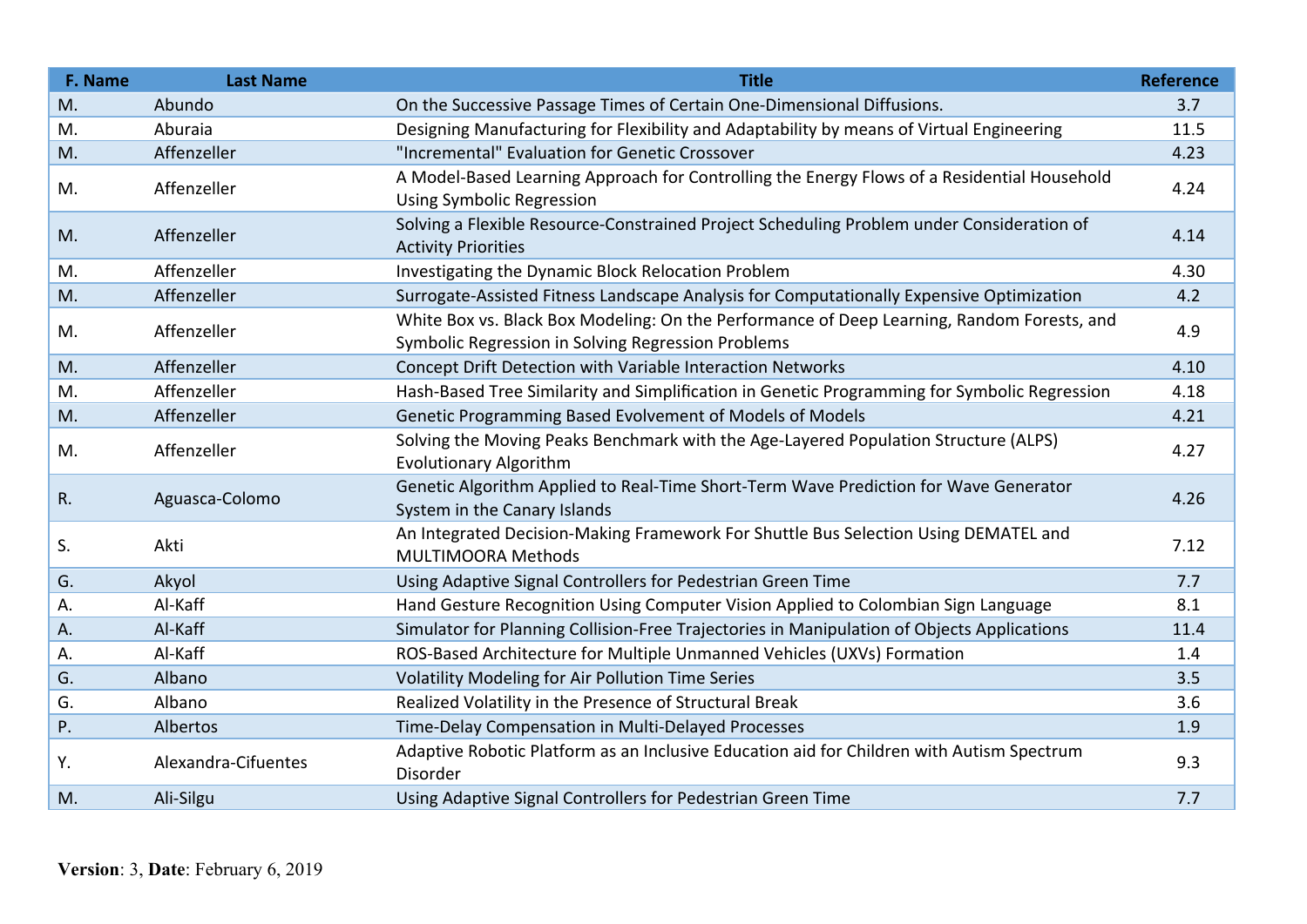| F. Name | <b>Last Name</b> | <b>Title</b>                                                                                                                                                                                               | <b>Reference</b> |
|---------|------------------|------------------------------------------------------------------------------------------------------------------------------------------------------------------------------------------------------------|------------------|
| M.      | Ali-Silgu        | Analyzing Network-Wide Effects of Cooperative Adaptive Cruise Control without Intersection<br>Control                                                                                                      | 7.2              |
| M.      | Ali-Silgu        | Analyzing Environmentally Sustainable Transport Policies Using Micro-Simulation                                                                                                                            | 7.14             |
| M.      | Allodi           | Lane Detection and Classification using Cascaded CNNs                                                                                                                                                      | 7.4              |
| I.      | Alonso-Quesada   | What can Smart Mobility Offer to Tourism Economy?                                                                                                                                                          | 7.16             |
| J.      | Altenburg        | Design and Implementation of an Autopilot for an UAV                                                                                                                                                       | 1.3              |
| K.      | Altendorfer      | Surrogate-Assisted Multi-Objective Parameter Optimization for Production Planning Systems                                                                                                                  | 4.1              |
| J.      | Andrulis         | Modelling Latent Variables in Conflict Research                                                                                                                                                            | 1.7              |
| V.      | Araña            | An Introduction to Physical Layer of VHF Data Exchange System (VDES)                                                                                                                                       | 1.14             |
| J.M.    | Armingol         | Autonomous Vehicle Architecture for High Automation                                                                                                                                                        | 7.10             |
| G       | Ascione          | A Toy Model for a Semi-Markov SIR Process: An Approach via Simulation                                                                                                                                      | 3.10             |
| J.T.    | Astola           | Remarks on the Design of First Digital Computer in Japan - Contributions of Yasuo Komamiya                                                                                                                 | 2.5              |
| А.      | Attenberger      | Data Sources for Information Extraction in Automotive Forensics                                                                                                                                            | 7.9              |
| C.      | Auer             | Kernel Adaptive Filters: A Panacea for Self-Interference Cancellation Mobile Communication<br>Transceivers?                                                                                                | 6.7              |
| F.      | Bachinger        | Concept for a Technical Infrastructure for Management of Predictive Models in Industrial<br>Applications                                                                                                   | 4.4              |
| M.      | <b>Bader</b>     | Guiding Autonomous Vehicles past Obstacles - Theory and Practice                                                                                                                                           | 4.5              |
| Α.      | <b>Barrera</b>   | Lane Detection and Classification using Cascaded CNNs                                                                                                                                                      | 7.4              |
| А.      | Barrera          | Diffusion Processes for Weibull-Based Models                                                                                                                                                               | 3.8              |
| L.      | Baumgart         | Real-Time IoT-Based Production Planning and Control of Industrial Robots in an Automated<br>Cyber-Physical Production System under Dynamic Conditions: Lessons Learned from a Make-<br>to-order Usage Case | 11.6             |
| M.      | <b>Bawiec</b>    | IoT and Wearable Technologies for Triaging Disaster Casualties                                                                                                                                             | 9.5              |
| M.      | Bayarsaikhan     | Experiments of LoRa to Develop Services for Tourists                                                                                                                                                       | 10.3             |
| J.      | Bednarski        | Modeling of Smart Contracts in Blockchain Solution for Renewable Energy Grid                                                                                                                               | 5.10             |
| Α.      | Beham            | Solving a Flexible Resource-Constrained Project Scheduling Problem under Consideration of<br><b>Activity Priorities</b>                                                                                    | 4.14             |
| А.      | Beham            | Investigating the Dynamic Block Relocation Problem                                                                                                                                                         | 4.30             |
| Α.      | Beham            | Surrogate-Assisted Multi-Objective Parameter Optimization for Production Planning Systems                                                                                                                  | 4.1              |
| А.      | Beham            | Solving the Moving Peaks Benchmark with the Age-Layered Population Structure (ALPS)<br><b>Evolutionary Algorithm</b>                                                                                       | 4.27             |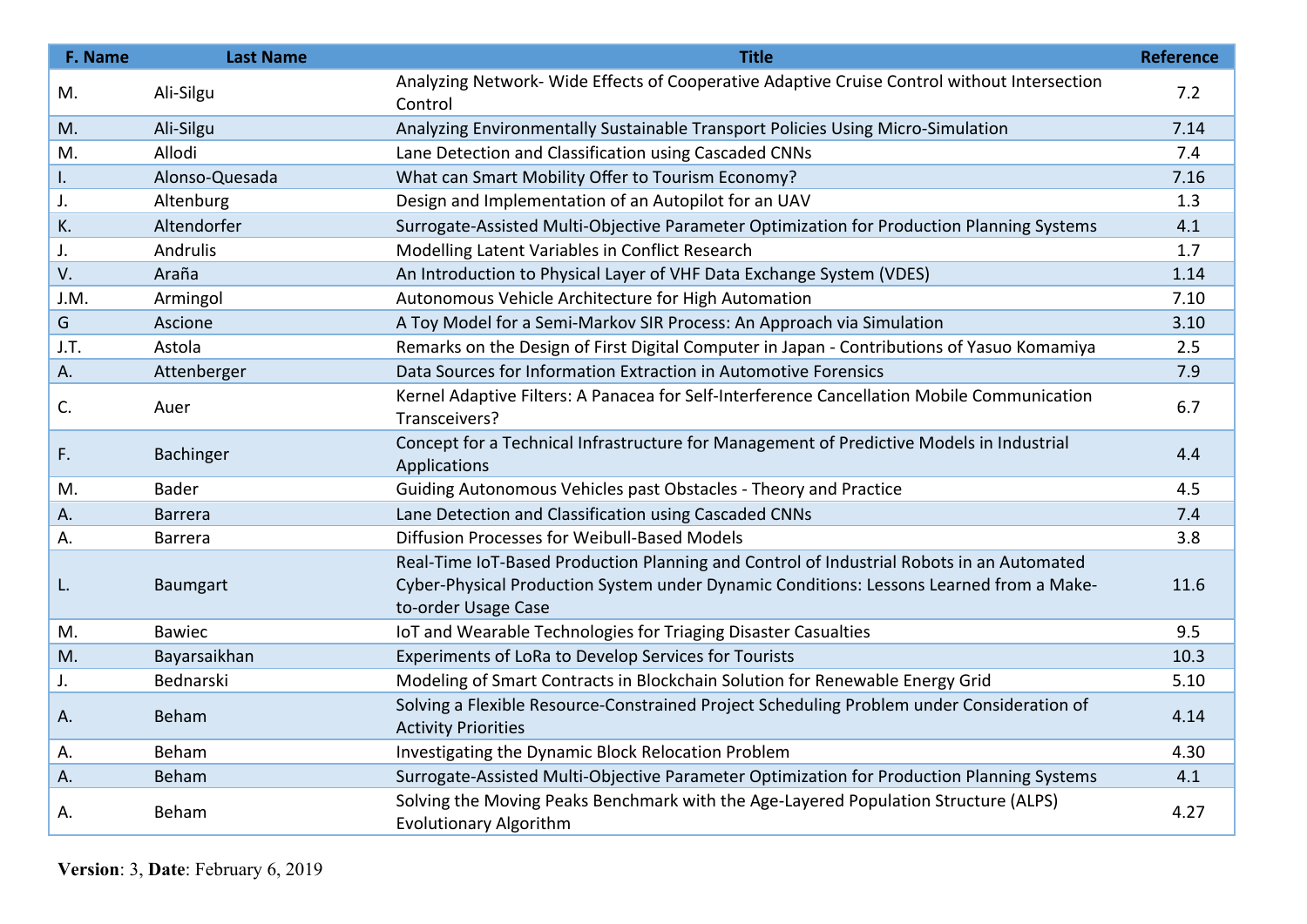| F. Name   | <b>Last Name</b>     | <b>Title</b>                                                                                                                                                                                               | <b>Reference</b> |
|-----------|----------------------|------------------------------------------------------------------------------------------------------------------------------------------------------------------------------------------------------------|------------------|
| M.        | <b>Beller</b>        | Skill-Based Motion Control with OPC UA and Deterministic Ethernet                                                                                                                                          | 11.2             |
| J.        | <b>Berg</b>          | Real-Time IoT-Based Production Planning and Control of Industrial Robots in an Automated<br>Cyber-Physical Production System under Dynamic Conditions: Lessons Learned from a Make-<br>to-order Usage Case | 11.6             |
| H.        | Berk-Celikoglu       | A Mixed Integer Linear Programming Formulation for Electric Vehicle Routing Problem: Case<br>for Shuttle Services                                                                                          | 7.11             |
| Η.        | Berk-Celikoglu       | Using Adaptive Signal Controllers for Pedestrian Green Time                                                                                                                                                | 7.7              |
| Η.        | Berk-Celikoglu       | Analyzing Network- Wide Effects of Cooperative Adaptive Cruise Control without Intersection<br>Control                                                                                                     | 7.2              |
| Η.        | Berk-Celikoglu       | Analyzing Environmentally Sustainable Transport Policies Using Micro-Simulation                                                                                                                            | 7.14             |
| Η.        | Berk-Celikoglu       | An Integrated Decision-Making Framework For Shuttle Bus Selection Using DEMATEL and<br><b>MULTIMOORA Methods</b>                                                                                           | 7.12             |
| J.        | <b>Berlak</b>        | Real-Time IoT-Based Production Planning and Control of Industrial Robots in an Automated<br>Cyber-Physical Production System under Dynamic Conditions: Lessons Learned from a Make-<br>to-order Usage Case | 11.6             |
| S.        | Bermudez             | Predictive Model of Births and Deaths with ARIMA                                                                                                                                                           | 1.11             |
| <b>B.</b> | <b>Binder</b>        | Guiding Autonomous Vehicles past Obstacles - Theory and Practice                                                                                                                                           | 4.5              |
| C.        | <b>Blum</b>          | A Heuristic Approach for Solving the Longest Common Square Subsequence Problem                                                                                                                             | 4.29             |
| C.        | <b>Böck</b>          | ECG Morphological Changes Due to Age and Heart Rate Variability                                                                                                                                            | 12.1             |
| C.        | <b>Böck</b>          | A Linear Parameter Varying Autoregressive Model for Describing Biomedical Couplings                                                                                                                        | 12.3             |
| G.        | Bognár               | ECG Segmentation by Adaptive Rational Transform                                                                                                                                                            | 12.4             |
| G.        | Bognár               | Ensemble Learning for Heartbeat Classification using Adaptive Orthogonal Transformations                                                                                                                   | 12.5             |
| А.        | Boran                | Analyzing Environmentally Sustainable Transport Policies Using Micro-Simulation                                                                                                                            | 7.14             |
| U.M.      | <b>Borghoff</b>      | Modelling Latent Variables in Conflict Research                                                                                                                                                            | 1.7              |
| G.        | Bramerdorfer         | On Modeling the Dynamic Thermal Behavior of Electrical Machines using Genetic Programming<br>and Artificial Neural Networks                                                                                | 4.13             |
| D.        | <b>Braunauer</b>     | Encouraging the Use of Sustainable Transport by a Tracking System for Bicycles                                                                                                                             | 7.15             |
| J.        | <b>Brito Santana</b> | Smart Recommender for Blue Tourism Routing                                                                                                                                                                 | 7.18             |
| K.        | Buchenrieder         | Improved Classification of Myoelectric Signals by using Normalized Signal Trains                                                                                                                           | 12.7             |
| <b>B.</b> | <b>Burlacu</b>       | White Box vs. Black Box Modeling: On the Performance of Deep Learning, Random Forests, and<br>Symbolic Regression in Solving Regression Problems                                                           | 4.9              |
| <b>B.</b> | <b>Burlacu</b>       | Hash-Based Tree Similarity and Simplification in Genetic Programming for Symbolic Regression                                                                                                               | 4.18             |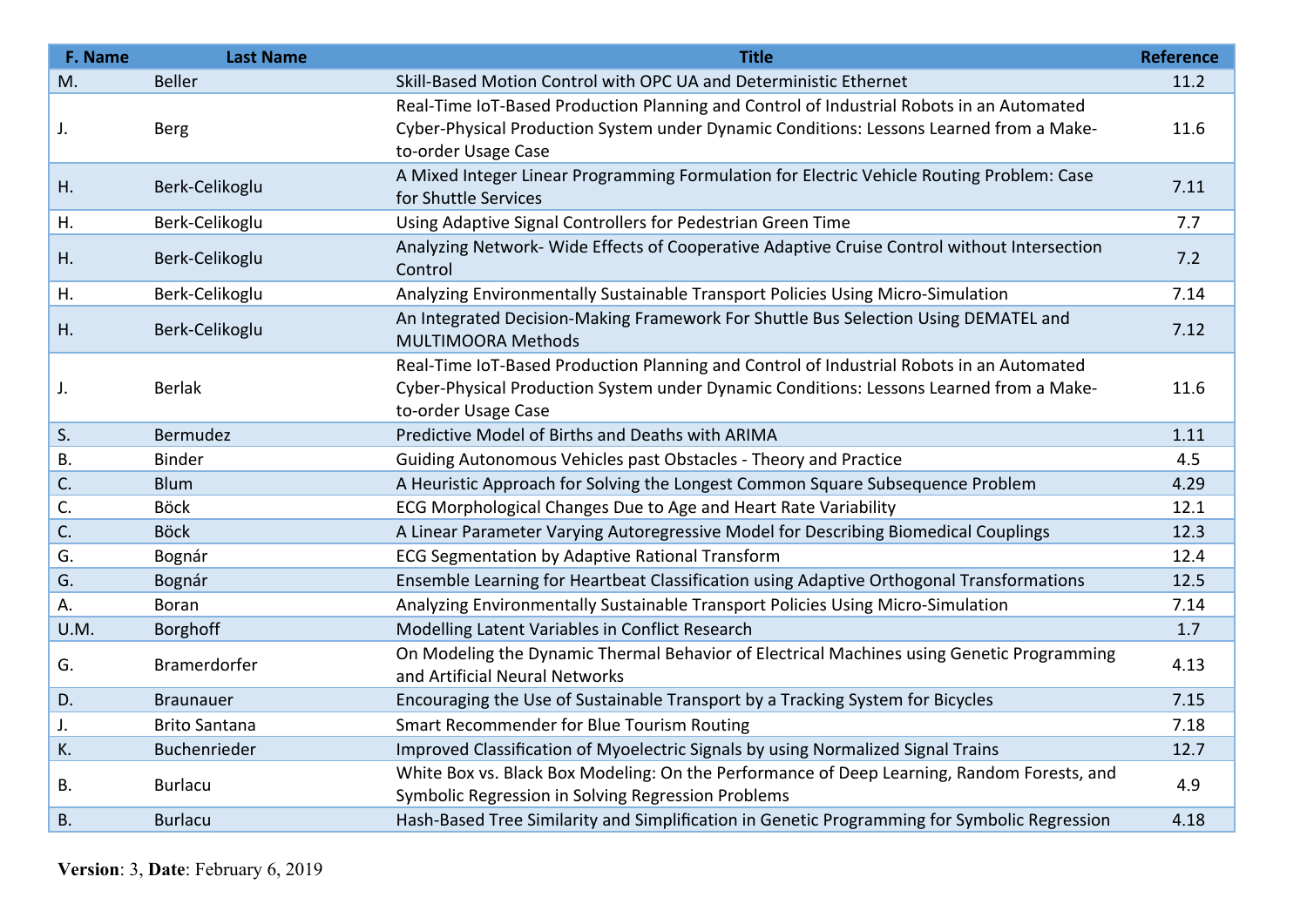| F. Name   | <b>Last Name</b>          | <b>Title</b>                                                                                                             | <b>Reference</b> |
|-----------|---------------------------|--------------------------------------------------------------------------------------------------------------------------|------------------|
| <b>B.</b> | <b>Burlacu</b>            | Genetic Programming Based Evolvement of Models of Models                                                                 | 4.21             |
| F.        | Cabrera                   | An Introduction to Physical Layer of VHF Data Exchange System (VDES)                                                     | 1.14             |
| Υ.        | Cabrera-León              | Neural Computing and Deep Learning Solutions for Early Diagnosis of Alzheimer's Disease.<br>Trends in Diagnostic Methods | 9.4              |
| G.A.      | Camacho                   | Simulator for Planning Collision-Free Trajectories in Manipulation of Objects Applications                               | 11.4             |
| Α.        | Casado                    | Towards the Automatic Analysis of Stomata Images                                                                         | 8.4              |
| D.        | <b>Castallanos Nieves</b> | Smart Recommender for Blue Tourism Routing                                                                               | 7.18             |
| P.        | Cerri                     | Convolutional Gated Recurrent Units For Obstacle Segmentation in Bird-Eye-View                                           | 7.3              |
| M.        | Češka                     | Approximating Complex Arithmetic Circuits with Guaranteed Worst-Case Relative Error                                      | 5.4              |
| M.        | Češka jr.                 | Approximating Complex Arithmetic Circuits with Guaranteed Worst-Case Relative Error                                      | 5.4              |
| Z.        | Chaczko                   | Virtual Shooting Range System for the Support and Professional Training of Police Officers                               | 5.8              |
| F.        | Chicano                   | Construct, Merge, Solve and Adapt for Taxi Sharing                                                                       | 4.6              |
| C.        | Chiu                      | Occupational Safety Diagnosis for Lifting Technique Optimization using Motion Capture<br>Analysis in Healthcare Sector   | 9.6              |
| Ε.        | Chouzenoux                | Adaptive Importance Sampling with Scaled Langevin Proposal Adaptation                                                    | 6.4              |
| Η.        | Corrales                  | Deep convolutional Neural Networks for Fine-Grained Car Model Classification                                             | 7.5              |
| Η.        | Corrales                  | License Plate Localization using CNN-Based Numerical Coordinate Regression                                               | 7.6              |
| Α.        | Crespo                    | Time-Delay Compensation in Multi-Delayed Processes                                                                       | 1.9              |
| А.        | Czemplik                  | Models of the Heat Exchanger Assuming the Ideal Mixing                                                                   | 5.1              |
| Α.        | Davila de León            | A Simulated Annealing-Based Approach for Aid Distribution in Disaster Environments                                       | 4.15             |
| G.        | de Blasio                 | Promentor - Data Mining Applied to Job Search                                                                            | 1.15             |
| G.        | de Blasio                 | A Survey on Bluetooth Low Energy Indoor Positioning Systems                                                              | 1.16             |
| D.        | De Gaetano                | Realized Volatility in the Presence of Structural Break                                                                  | 3.6              |
| A.        | De la Escalera            | ROS-Based Architecture for Multiple Unmanned Vehicles (UXVs) Formation                                                   | 1.4              |
| M.A.      | de Miguel                 | Autonomous Vehicle Architecture for High Automation                                                                      | 7.10             |
| J.        | de Moura                  | Intuitive and Coherent Intraretinal Cystoid Map Representation in Optical Coherence<br>Tomography Images                 | 8.9              |
| J.        | de Moura                  | Automatic Identification of Macular Edema Biomarkers using Optical Coherence Tomography<br><b>Scans</b>                  | 8.6              |
| Α.        | Di-Crescenzo              | Analysis of a Growth Model Governed by a Fractional Differential Equation                                                | 3.11             |
| К.        | Diepold                   | Autoencoder Features for Differentiation of Leukocytes Based on Digital Holographic<br>Microscopy (DHM)                  | 9.1              |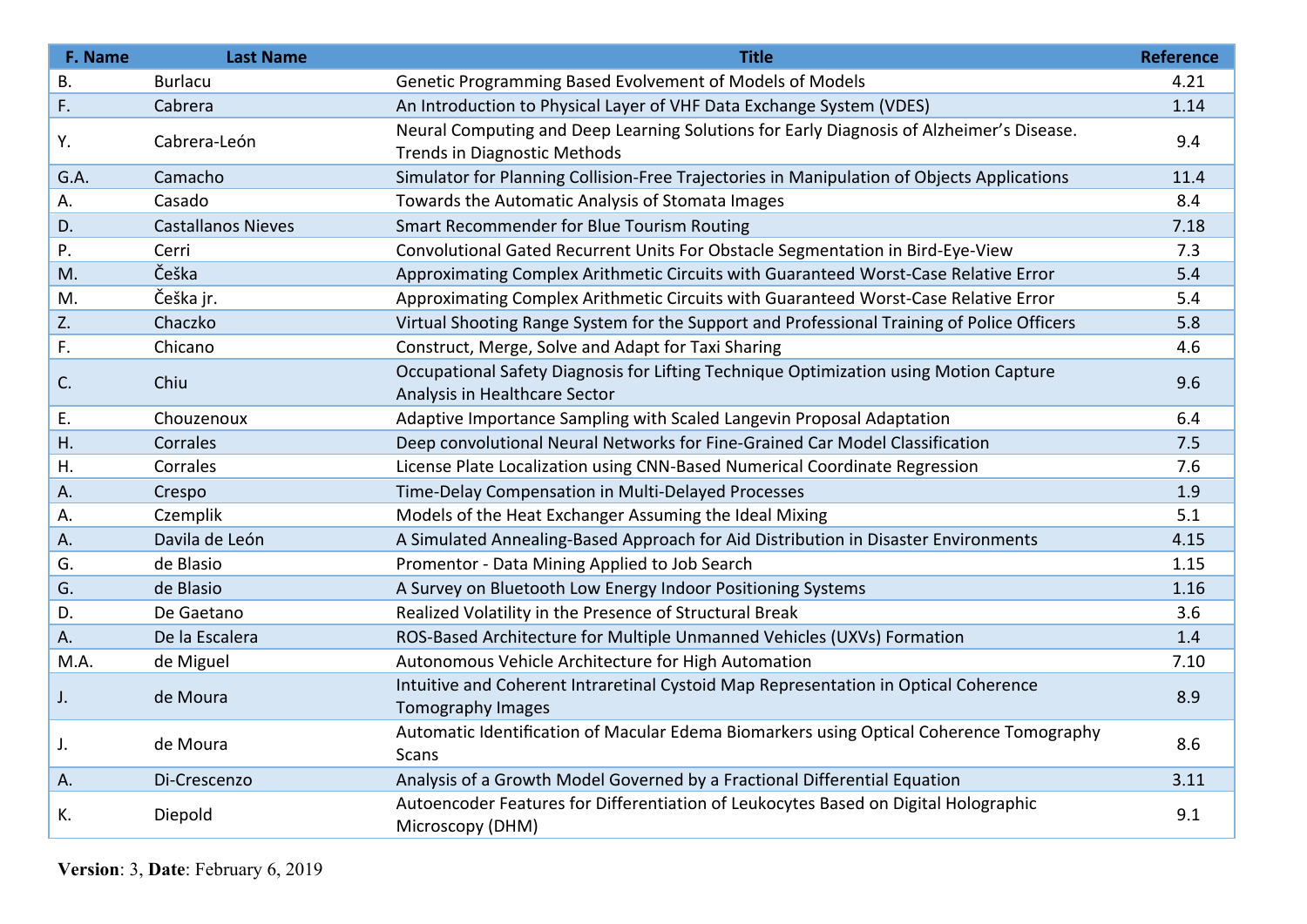| F. Name   | <b>Last Name</b>      | <b>Title</b>                                                                                                                                     | <b>Reference</b> |
|-----------|-----------------------|--------------------------------------------------------------------------------------------------------------------------------------------------|------------------|
| M.        | Djukanovic            | A Heuristic Approach for Solving the Longest Common Square Subsequence Problem                                                                   | 4.29             |
| C.        | Domínguez             | <b>Making Transfer Learning Easier</b>                                                                                                           | 8.2              |
| C.        | Domínguez             | DeepCompareJ: A Tool for Comparing Image Classification Models                                                                                   | 8.7              |
| M.E.      | Domínguez Jiménez     | Channel Estimation by Means of Joint use of the Discrete Cosine and Sine Transforms. Type-I<br>even                                              | 6.5              |
| S.        | Dorl                  | White Box vs. Black Box Modeling: On the Performance of Deep Learning, Random Forests, and<br>Symbolic Regression in Solving Regression Problems | 4.9              |
| Τ.        | Dózsa                 | Ensemble Learning for Heartbeat Classification using Adaptive Orthogonal Transformations                                                         | 12.5             |
|           | Duleba                | On the Ph. Hall Expansion of Lie Monomials                                                                                                       | $5.2$            |
| C.        | Duney-Bermudez        | Predictive Model of Births and Deaths with ARIMA                                                                                                 | 1.11             |
| Η.        | Eddine Ben-Smida      | Construct, Merge, Solve and Adapt for Taxi Sharing                                                                                               | 4.6              |
| V.        | Elvira                | Adaptive Importance Sampling with Scaled Langevin Proposal Adaptation                                                                            | 6.4              |
| R.        | <b>Encinar Martin</b> | Autonomous Vehicle Architecture for High Automation                                                                                              | 7.10             |
| C.        | Engelhardt-Nowitzki   | Designing Manufacturing for Flexibility and Adaptability by means of Virtual Engineering                                                         | 11.5             |
| Α.        | Expósito Marquez      | Smart Recommender for Blue Tourism Routing                                                                                                       | 7.18             |
| D.        | Feillet               | Large Neighborhood Local-Search for Block Relocation Problems                                                                                    | 4.28             |
| M.I.      | Fernandez             | Automatic Identification of Macular Edema Biomarkers using Optical Coherence Tomography<br>Scans                                                 | 8.6              |
| J.        | Fischer               | Authentication of Internet Connected White Goods using Gestures or Key Sequences                                                                 | 11.11            |
| Ρ.        | Fleck                 | Understanding and Preparing Data of Industrial Processes for Machine Learning Applications                                                       | 4.25             |
| P.        | Fleck                 | Solving the Moving Peaks Benchmark with the Age-Layered Population Structure (ALPS)<br><b>Evolutionary Algorithm</b>                             | 4.27             |
| <b>B.</b> | Freudenthaler         | Enhancing Industrial Maintenance through Intelligent Data Analysis                                                                               | 11.3             |
| S.        | Fridli                | ECG Segmentation by Adaptive Rational Transform                                                                                                  | 12.4             |
| S.        | Fridli                | Epileptic Seizure Detection using Piecewise Linear Reduction                                                                                     | 12.6             |
| N.        | Frohner               | Casual Employee Scheduling with Constraint Programming and Ant Colony Optimization                                                               | 4.7              |
| А.        | Gaich                 | Acoustic Monitoring - A Deep LSTM Classification Approach for a Material Transport Process                                                       | 6.8              |
| Ι.        | Garca Pérez           | Smart Recommender for Blue Tourism Routing                                                                                                       | 7.18             |
| Y.E.      | Garcia                | A Gradient Descent Approach for Multiple Frequency Estimation                                                                                    | 6.3              |
| C.R.      | García                | Promentor - Data Mining Applied to Job Search                                                                                                    | 1.15             |
| C.R.      | García                | A Survey on Bluetooth Low Energy Indoor Positioning Systems                                                                                      | 1.16             |
| F.        | García                | Autonomous Vehicle Architecture for High Automation                                                                                              | 7.10             |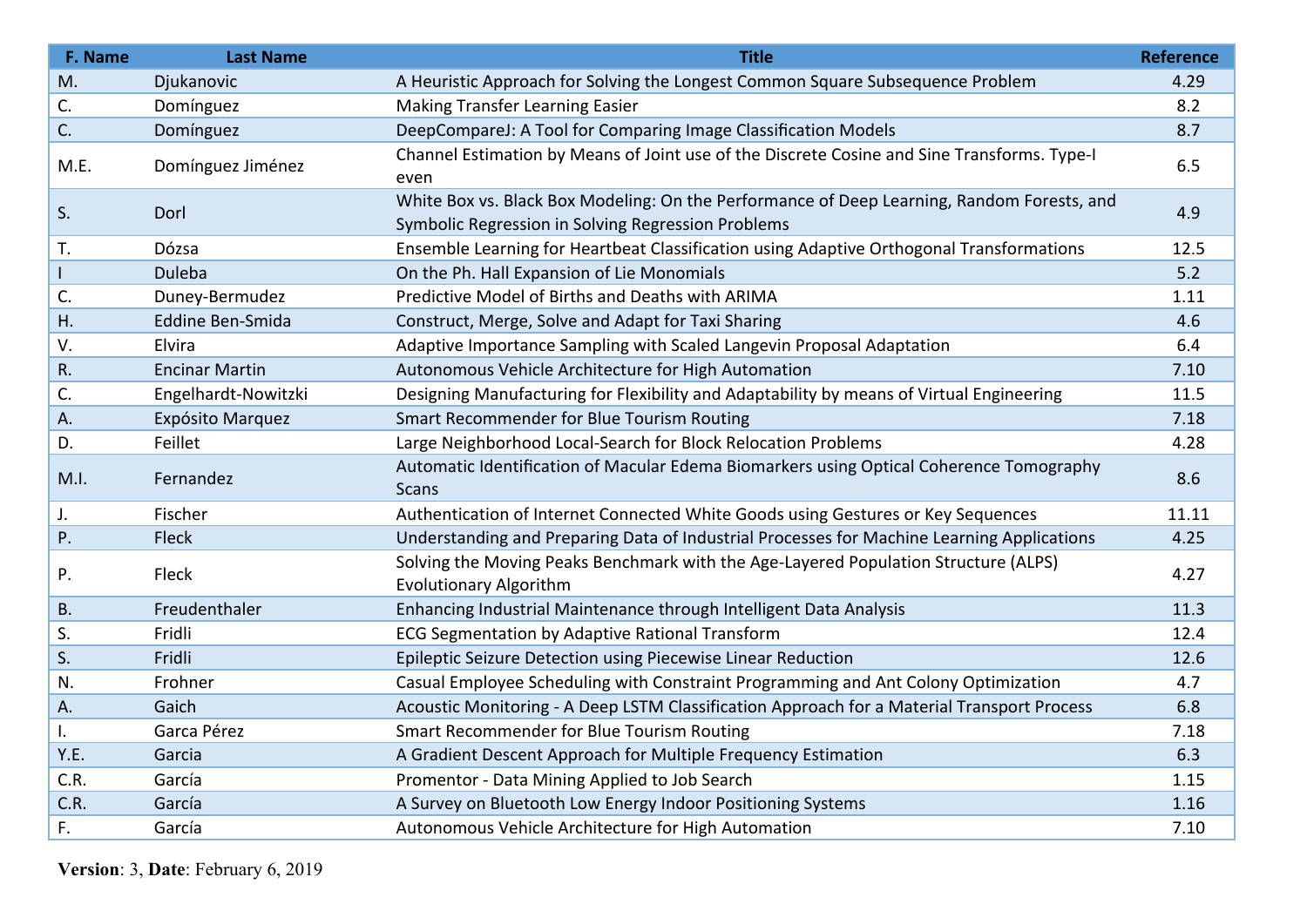| F. Name  | <b>Last Name</b>  | <b>Title</b>                                                                                                                    | <b>Reference</b> |
|----------|-------------------|---------------------------------------------------------------------------------------------------------------------------------|------------------|
| F.       | García            | Lane Detection and Classification using Cascaded CNNs                                                                           | 7.4              |
| M.       | García            | <b>Making Transfer Learning Easier</b>                                                                                          | 8.2              |
| P.       | García-Báez       | Neural Computing and Deep Learning Solutions for Early Diagnosis of Alzheimer's Disease.<br><b>Trends in Diagnostic Methods</b> | 9.4              |
|          | García-Mosquera   | Knowledge Discovery: from Uncertainty to Ambiguity and Back                                                                     | 1.5              |
| I.<br>P. | Gassner           | Improved Classification of Myoelectric Signals by using Normalized Signal Trains                                                | 12.7             |
| Ρ.       | Gawlowski         | IoT and Wearable Technologies for Triaging Disaster Casualties                                                                  | 9.5              |
| P.       | Gawlowski         | Occupational Safety Diagnosis for Lifting Technique Optimization using Motion Capture<br>Analysis in Healthcare Sector          | 9.6              |
| А.       | Gebhard           | Kernel Adaptive Filters: A Panacea for Self-Interference Cancellation Mobile Communication<br>Transceivers?                     | 6.7              |
| V.       | Giorno            | Generating Continuous-Time Birth-Death Chains by the Composition Method                                                         | 3.3              |
| V.       | Giorno            | Some Remarks on the Prendiville Model in the Presence of Catastrophes                                                           | 3.2              |
| I.       | Goksad-Erdagi     | Analyzing Network-Wide Effects of Cooperative Adaptive Cruise Control without Intersection<br>Control                           | 7.2              |
| F.       | Gómez-Ulla        | Automatic Identification of Macular Edema Biomarkers using Optical Coherence Tomography<br>Scans                                | 8.6              |
| Α.       | Gonzáles          | Simulation Infrastructure for Automated Anesthesia during Operations                                                            | 5.3              |
| T.       | Górski            | Verification of Architectural Views Model 1+5 Applicability                                                                     | 5.9              |
| T.       | Górski            | Modeling of Smart Contracts in Blockchain Solution for Renewable Energy Grid                                                    | 5.10             |
| G.       | Gudzbeler         | Virtual Shooting Range System for the Support and Professional Training of Police Officers                                      | 5.8              |
| J.       | Guerra-Montenegro | What can Smart Mobility Offer to Tourism Economy?                                                                               | 7.16             |
| J.       | Guerra-Montenegro | Traffic Predictive Analysis through Data Stream Mining                                                                          | 7.17             |
| R.       | Hanghofer         | A Model-Based Learning Approach for Controlling the Energy Flows of a Residential Household<br><b>Using Symbolic Regression</b> | 4.24             |
| Υ        | Harada            | A Survey to Create Attractive Contents for Tourism - To Comprehend Other Cultures-                                              | 10.2             |
| Υ        | Harada            | Evaluation of Sightseeing Support Application using BLE Beacon in Oku-Nikko                                                     | 10.4             |
| W.       | Haselmayr         | Counter-Based vs. Shift-Register-Based Signal Processing in Stochastic Computing                                                | 6.11             |
| Η.       | Hatano            | A Survey to Create Attractive Contents for Tourism - To Comprehend Other Cultures-                                              | 10.2             |
| Η.       | Hatano            | Experiments of LoRa to Develop Services for Tourists                                                                            | 10.3             |
| Η.       | Hatano            | Evaluation of Sightseeing Support Application using BLE Beacon in Oku-Nikko                                                     | 10.4             |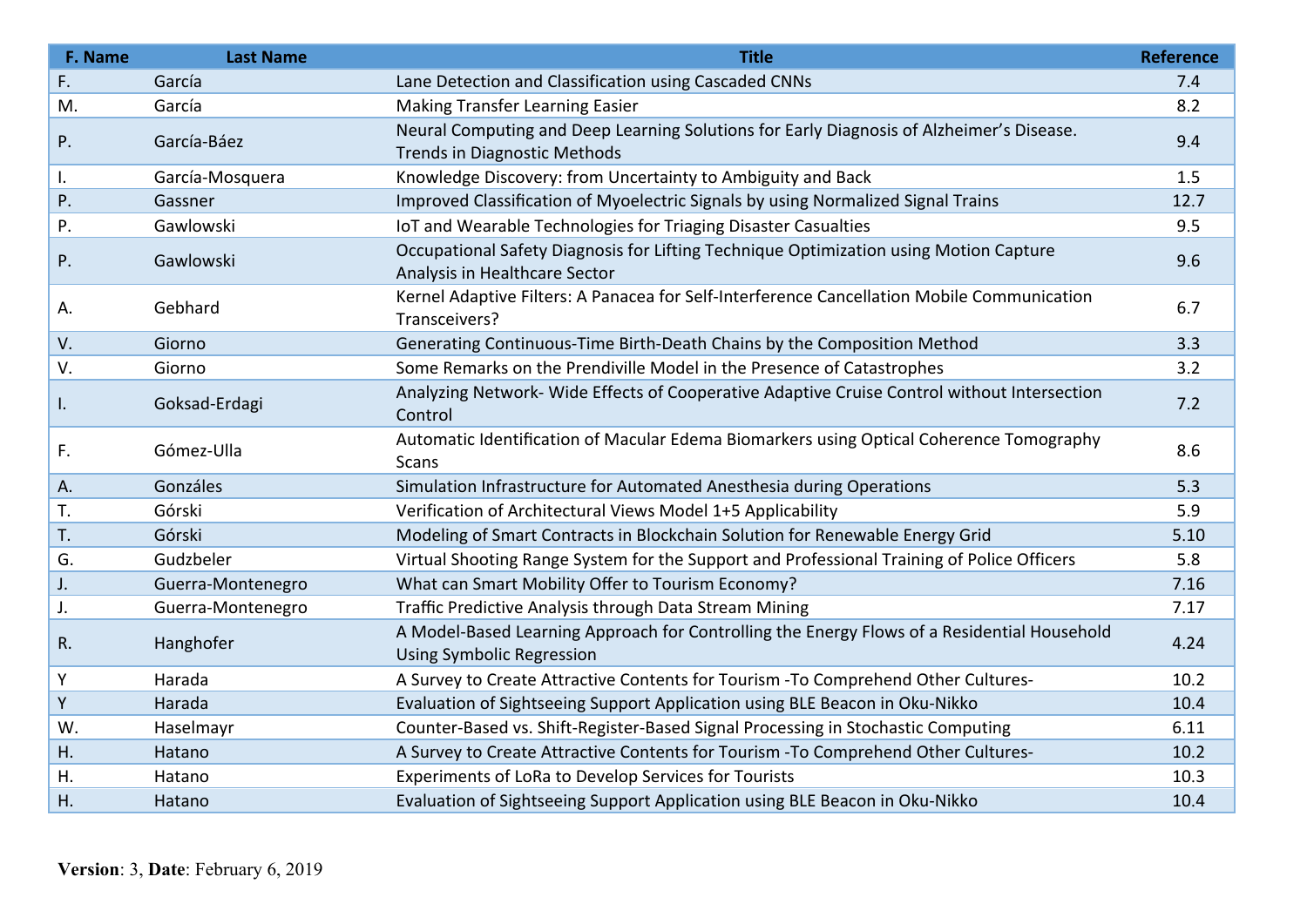| F. Name   | <b>Last Name</b> | <b>Title</b>                                                                                            | <b>Reference</b> |
|-----------|------------------|---------------------------------------------------------------------------------------------------------|------------------|
| V.A.      | Hauder           | Solving a Flexible Resource-Constrained Project Scheduling Problem under Consideration of               | 4.14             |
|           |                  | <b>Activity Priorities</b>                                                                              |                  |
| R.        | Hayashi          | A Survey to Create Attractive Contents for Tourism - To Comprehend Other Cultures-                      | 10.2             |
| R.        | Hayashi          | Evaluation of Sightseeing Support Application using BLE Beacon in Oku-Nikko                             | 10.4             |
| O.        | Hayden           | Autoencoder Features for Differentiation of Leukocytes Based on Digital Holographic                     | 9.1              |
|           |                  | Microscopy (DHM)                                                                                        |                  |
| D.        | Heim             | Autoencoder Features for Differentiation of Leukocytes Based on Digital Holographic<br>Microscopy (DHM) | 9.1              |
| J.        | Heras            | <b>Making Transfer Learning Easier</b>                                                                  | 8.2              |
| J.        | Heras            | DeepCompareJ: A Tool for Comparing Image Classification Models                                          | 8.7              |
| J.        | Heras            | Towards the Automatic Analysis of Stomata Images                                                        | 8.4              |
| C.        | Hernández        | Genetic Algorithm Applied to Real-Time Short-Term Wave Prediction for Wave Generator                    | 4.26             |
|           |                  | System in the Canary Islands                                                                            |                  |
| Α.        | Hervella         | Impact of the Circular Region of Interest on the Performance of Multimodal Reconstruction of            | 8.3              |
|           |                  | <b>Retinal Images</b>                                                                                   |                  |
| C.        | Hidalgo          | Intelligent Longitudinal Merging Maneuver at Roundabouts Based on a Hybrid Planning<br>Approach         | 7.8              |
| Υ.        | Hiramatsu        | A Survey to Create Attractive Contents for Tourism - To Comprehend Other Cultures-                      | 10.2             |
| Υ.        | Hiramatsu        | Experiments of LoRa to Develop Services for Tourists                                                    | 10.3             |
| Υ.        | Hiramatsu        | Evaluation of Sightseeing Support Application using BLE Beacon in Oku-Nikko                             | 10.4             |
| <b>B.</b> | Hofer            | A Model-Based Learning Approach for Controlling the Energy Flows of a Residential Household             | 4.24             |
|           |                  | <b>Using Symbolic Regression</b>                                                                        |                  |
| D.        | Hofinger         | Model Based Design of Inductive Components - Thermal Simulation and Parameter<br>Determination          | 1.10             |
| L.        | Holík            | Abstraction of Finite Automata Based on the Order of Occurrence of the Symbols                          | 5.6              |
| F         | Holzinger        | Preprocessing and Modeling of Radial Fan Data for Health State Prediction                               | 4.12             |
| M.        | Horn             | Decision Diagram Based Limited Discrepancy Search for a Job Sequencing Problem                          | 4.16             |
| M.        | Hrubý            | Simulation Infrastructure for Automated Anesthesia during Operations                                    | 5.3              |
| <b>B.</b> | Hu               | Guiding Autonomous Vehicles past Obstacles - Theory and Practice                                        | 4.5              |
| M.        | <b>Huemer</b>    | Acoustic Monitoring - A Deep LSTM Classification Approach for a Material Transport Process              | 6.8              |
| M.        |                  | Enhanced Transform-Domain LMS Based Self-Interference Cancellation in LTE Carrier                       | 6.6              |
|           | Huemer           | <b>Aggregation Transceivers</b>                                                                         |                  |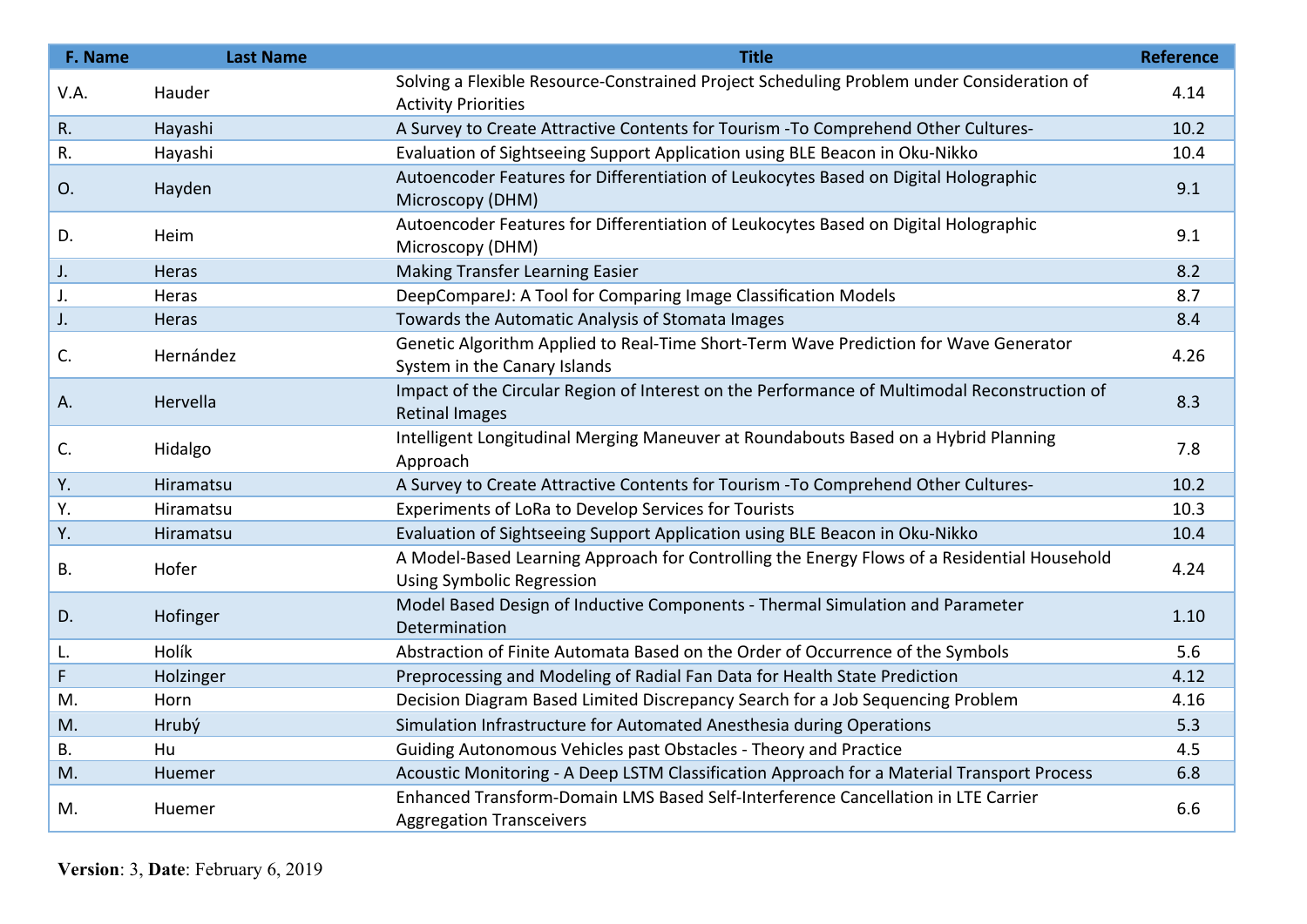| F. Name | <b>Last Name</b> | <b>Title</b>                                                                                                                    | <b>Reference</b> |
|---------|------------------|---------------------------------------------------------------------------------------------------------------------------------|------------------|
| M.      | Huemer           | Kernel Adaptive Filters: A Panacea for Self-Interference Cancellation Mobile Communication<br>Transceivers?                     | 6.7              |
| M.      | Huemer           | A Gradient Descent Approach for Multiple Frequency Estimation                                                                   | 6.3              |
| S.      | Hulagu           | A Mixed Integer Linear Programming Formulation for Electric Vehicle Routing Problem: Case<br>for Shuttle Services               | 7.11             |
| S.      | Hulagu           | Analyzing Environmentally Sustainable Transport Policies Using Micro-Simulation                                                 | 7.14             |
| A       | Husakovic        | Acoustic Monitoring - A Deep LSTM Classification Approach for a Material Transport Process                                      | 6.8              |
| А.      | Hussein          | ROS-Based Architecture for Multiple Unmanned Vehicles (UXVs) Formation                                                          | 1.4              |
| А.      | Inés             | DeepCompareJ: A Tool for Comparing Image Classification Models                                                                  | 8.7              |
| А.      | Ito              | A Survey to Create Attractive Contents for Tourism - To Comprehend Other Cultures-                                              | 10.2             |
| А.      | Ito              | Experiments of LoRa to Develop Services for Tourists                                                                            | 10.3             |
| А.      | Ito              | Evaluation of Sightseeing Support Application using BLE Beacon in Oku-Nikko                                                     | 10.4             |
| D.      | Jacob            | A Smart and Flexible Study Course for Industry 4.0 ? Systems Engineering                                                        | 11.7             |
| Ρ.      | Jankü            | Abstraction of Finite Automata Based on the Order of Occurrence of the Symbols                                                  | 5.6              |
| T.      | Jatschka         | VNS and PBIG as Optimization Cores in a Cooperative Optimization Approach for Distributing<br><b>Service Points</b>             | 4.3              |
| M.      | Jungwirth        | Model Based Design of Inductive Components - Thermal Simulation and Parameter<br>Determination                                  | 1.10             |
| L.      | Kammerer         | Data Aggregation for Reducing Training Data in Symbolic Regression                                                              | 4.20             |
| L.      | Kammerer         | Hash-Based Tree Similarity and Simplification in Genetic Programming for Symbolic Regression                                    | 4.18             |
| L.      | Kammerer         | Identification of Dynamical Systems using Symbolic Regression                                                                   | 4.19             |
| I.      | Karcz-Duleba     | On the Ph. Hall Expansion of Lie Monomials                                                                                      | 5.2              |
| J.      | Karder           | Surrogate-Assisted Multi-Objective Parameter Optimization for Production Planning Systems                                       | 4.1              |
| J.      | Karder           | Solving the Moving Peaks Benchmark with the Age-Layered Population Structure (ALPS)<br><b>Evolutionary Algorithm</b>            | 4.27             |
| K.      | Kefer            | A Model-Based Learning Approach for Controlling the Energy Flows of a Residential Household<br><b>Using Symbolic Regression</b> | 4.24             |
| P.      | Kefer            | A Model-Based Learning Approach for Controlling the Energy Flows of a Residential Household<br><b>Using Symbolic Regression</b> | 4.24             |
| K.      | Kiseleva         | On Nonstationary MX/Mn/1 Queue with Catastrophes and State-Dependent Control at Idle<br>Time                                    | 3.1              |
| К.      | Kitamura         | Simulation-Based Design and Evaluation of a Smart Energy Manager                                                                | 11.9             |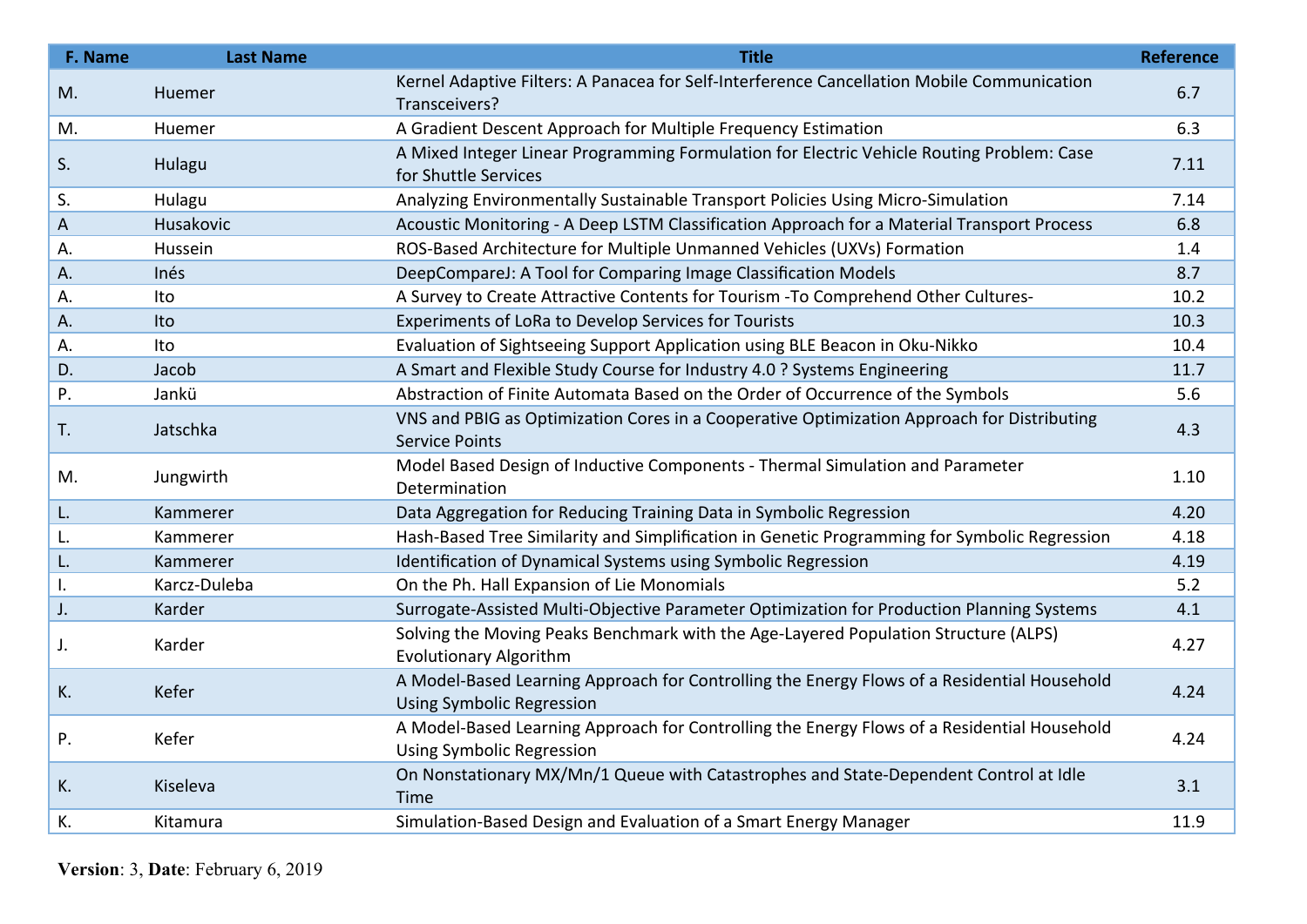| F. Name | <b>Last Name</b> | <b>Title</b>                                                                                                                                     | <b>Reference</b> |
|---------|------------------|--------------------------------------------------------------------------------------------------------------------------------------------------|------------------|
| M.      | Kitzberger       | On Modeling the Dynamic Thermal Behavior of Electrical Machines using Genetic Programming<br>and Artificial Neural Networks                      | 4.13             |
| T.      | Klaeger          | Applying SSD to Real World Food Packaging Environments                                                                                           | 8.8              |
| R.      | Klempous         | IoT and Wearable Technologies for Triaging Disaster Casualties                                                                                   | 9.5              |
| R.      | Klempous         | Occupational Safety Diagnosis for Lifting Technique Optimization using Motion Capture<br>Analysis in Healthcare Sector                           | 9.6              |
| C.      | Klenk            | Autoencoder Features for Differentiation of Leukocytes Based on Digital Holographic<br>Microscopy (DHM)                                          | 9.1              |
| К.      | Kluwak           | Occupational Safety Diagnosis for Lifting Technique Optimization using Motion Capture<br>Analysis in Healthcare Sector                           | 9.6              |
| А.      | Kolcz-Trzesicka  | Occupational Safety Diagnosis for Lifting Technique Optimization using Motion Capture<br>Analysis in Healthcare Sector                           | 9.6              |
| M.      | Kommenda         | Understanding and Preparing Data of Industrial Processes for Machine Learning Applications                                                       | 4.25             |
| M.      | Kommenda         | White Box vs. Black Box Modeling: On the Performance of Deep Learning, Random Forests, and<br>Symbolic Regression in Solving Regression Problems | 4.9              |
| M.      | Kommenda         | Preprocessing and Modeling of Radial Fan Data for Health State Prediction                                                                        | 4.12             |
| M.      | Kommenda         | Data Aggregation for Reducing Training Data in Symbolic Regression                                                                               | 4.20             |
| M.      | Kommenda         | Identification of Dynamical Systems using Symbolic Regression                                                                                    | 4.19             |
| F.      | Kopica           | Encouraging the Use of Sustainable Transport by a Tracking System for Bicycles                                                                   | 7.15             |
| F.      | Kopica           | Smartphone versus On-Board Diagnostics (OBD) Data to Determine Driving Behavior                                                                  | 7.13             |
| К.      | Kostoglou        | ECG Morphological Changes Due to Age and Heart Rate Variability                                                                                  | 12.1             |
| К.      | Kostoglou        | A Linear Parameter Varying Autoregressive Model for Describing Biomedical Couplings                                                              | 12.3             |
| P.      | Kovács           | A Linear Parameter Varying Autoregressive Model for Describing Biomedical Couplings                                                              | 12.3             |
| Ρ.      | Kovács           | Ensemble Learning for Heartbeat Classification using Adaptive Orthogonal Transformations                                                         | 12.5             |
| S.      | Krichen          | Construct, Merge, Solve and Adapt for Taxi Sharing                                                                                               | 4.6              |
| G.      | Kronberger       | Data Aggregation for Reducing Training Data in Symbolic Regression                                                                               | 4.20             |
| G.      | Kronberger       | Concept Drift Detection with Variable Interaction Networks                                                                                       | 4.10             |
| G.      | Kronberger       | Concept for a Technical Infrastructure for Management of Predictive Models in Industrial<br>Applications                                         | 4.4              |
| G.      | Kronberger       | Hash-Based Tree Similarity and Simplification in Genetic Programming for Symbolic Regression                                                     | 4.18             |
| G.      | Kronberger       | Identification of Dynamical Systems using Symbolic Regression                                                                                    | 4.19             |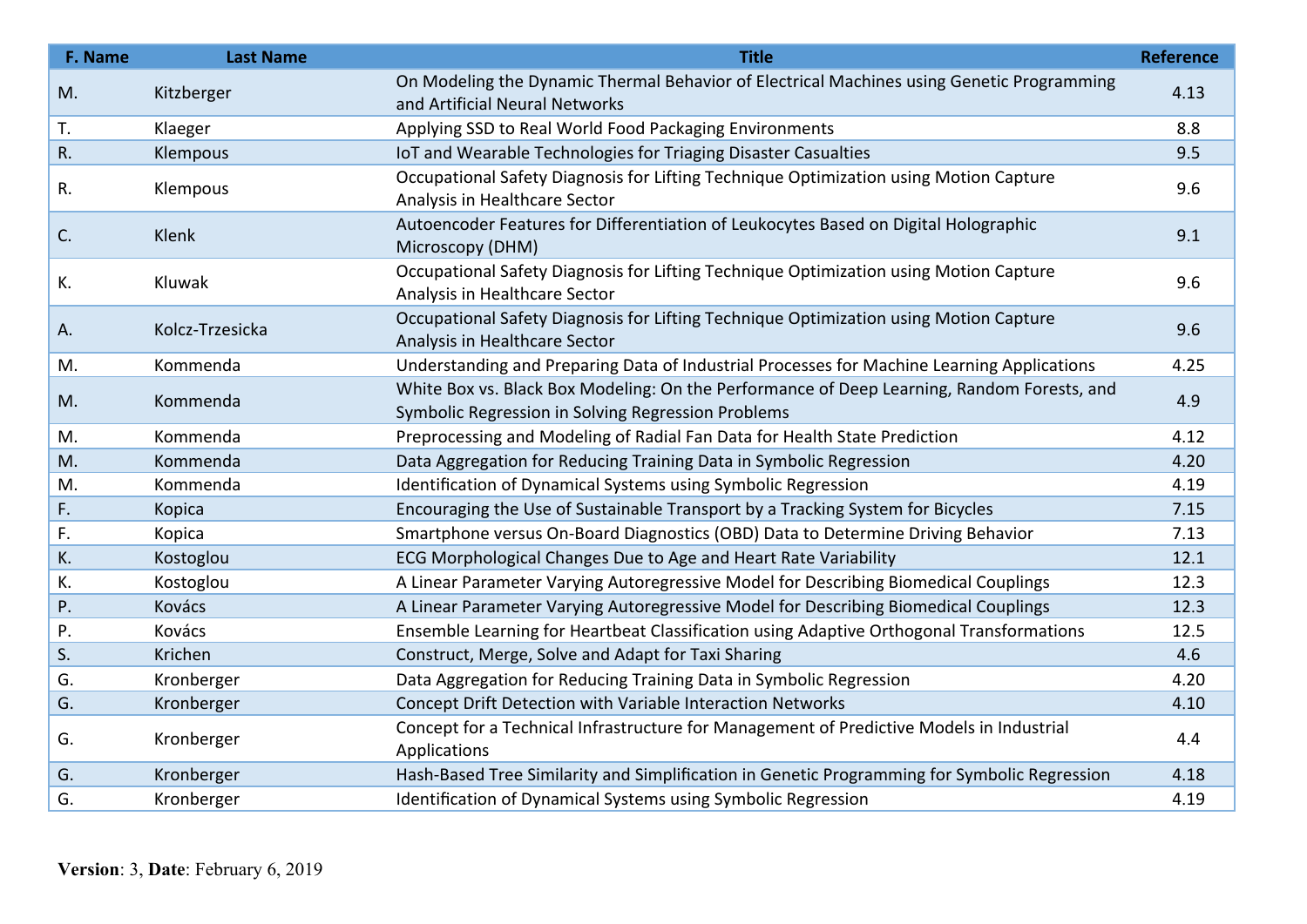| F. Name | <b>Last Name</b> | <b>Title</b>                                                                                          | <b>Reference</b> |
|---------|------------------|-------------------------------------------------------------------------------------------------------|------------------|
| А.      | Kryukova         | On Nonstationary MX/Mn/1 Queue with Catastrophes and State-Dependent Control at Idle<br>Time          | 3.1              |
| M.      | Kügel            | Understanding and Preparing Data of Industrial Processes for Machine Learning Applications            | 4.25             |
| T.      | Kühas            | Acoustic Monitoring - A Deep LSTM Classification Approach for a Material Transport Process            | 6.8              |
| S.      | Kumar            | <b>Robust Factor Analysis Parameter Estimation</b>                                                    | 6.1              |
| M.      | La Rocca         | Volatility Modeling for Air Pollution Time Series                                                     | 3.5              |
| Ε.      | Lalla-Ruiz       | A Simulated Annealing-Based Approach for Aid Distribution in Disaster Environments                    | 4.15             |
| D.      | Lancheros-Cuesta | Predictive Model of Births and Deaths with ARIMA                                                      | 1.11             |
| D.      | Lancheros-Cuesta | Adaptive Robotic Platform as an Inclusive Education aid for Children with Autism Spectrum<br>Disorder | 9.3              |
| R.      | Lattarulo        | A Comparative Study Between Fuzzy and MPC Controllers under ACC Scenario                              | 7.1              |
| R.      | Lattarulo        | Intelligent Longitudinal Merging Maneuver at Roundabouts Based on a Hybrid Planning<br>Approach       | 7.8              |
| J.      | Liu              | Robust Factor Analysis Parameter Estimation                                                           | 6.1              |
| D.F.    | Llorca           | Deep convolutional Neural Networks for Fine-Grained Car Model Classification                          | 7.5              |
| D.F.    | Llorca           | License Plate Localization using CNN-Based Numerical Coordinate Regression                            | 7.6              |
|         |                  | Real-Time IoT-Based Production Planning and Control of Industrial Robots in an Automated              |                  |
| Т.      | Lorenscheit      | Cyber-Physical Production System under Dynamic Conditions: Lessons Learned from a Make-               | 11.6             |
|         |                  | to-order Usage Case                                                                                   |                  |
| J.H.    | Lorenz           | The Potential of Restarts for ProbSAT                                                                 | 4.17             |
| D.      | Luengo           | Overcomplete Multi-Scale Dictionaries for Efficient Representation of ECG Signals                     | 12.2             |
| M.      | Lunglmayr        | Counter-Based vs. Shift-Register-Based Signal Processing in Stochastic Computing                      | 6.11             |
| M.      | Lunglmayr        | A Gradient Descent Approach for Multiple Frequency Estimation                                         | 6.3              |
| А.      | Madridano        | ROS-Based Architecture for Multiple Unmanned Vehicles (UXVs) Formation                                | 1.4              |
| Ε.      | Markl            | Designing Manufacturing for Flexibility and Adaptability by means of Virtual Engineering              | 11.5             |
| D.      | Martin           | ROS-Based Architecture for Multiple Unmanned Vehicles (UXVs) Formation                                | 1.4              |
| J.S.    | Martínez-Caldas  | Simulator for Planning Collision-Free Trajectories in Manipulation of Objects Applications            | 11.4             |
| G.      | Marulanda        | Predictive Model of Births and Deaths with ARIMA                                                      | 1.11             |
| Ε.      | Mata             | Making Transfer Learning Easier                                                                       | 8.2              |
| Ε.      | Mata             | DeepCompareJ: A Tool for Comparing Image Classification Models                                        | 8.7              |
| J.A.    | Matute           | A Comparative Study Between Fuzzy and MPC Controllers under ACC Scenario                              | 7.1              |
| J.      | Matyas           | Approximating Complex Arithmetic Circuits with Guaranteed Worst-Case Relative Error                   | 5.4              |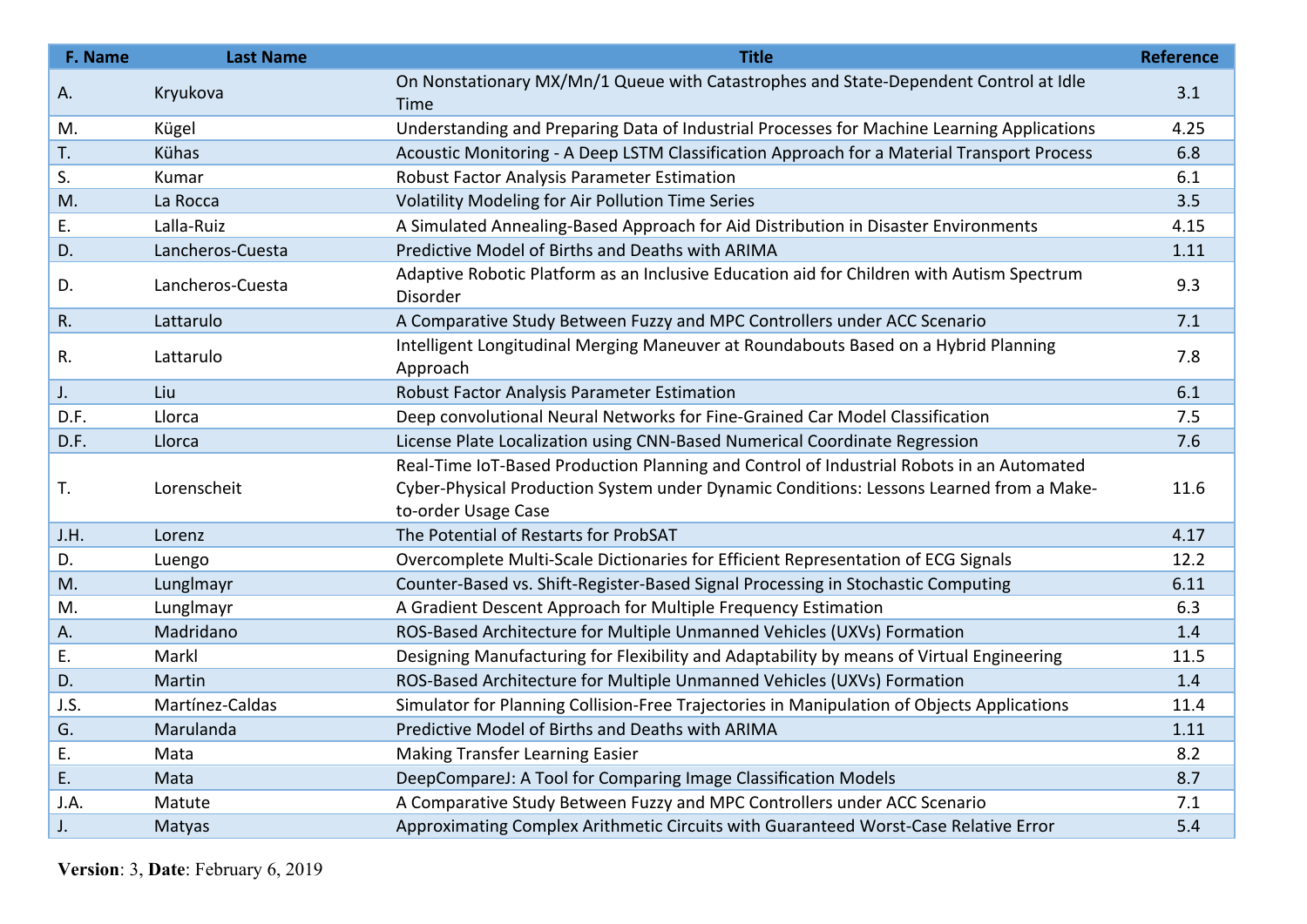| F. Name     | <b>Last Name</b> | <b>Title</b>                                                                                                                                                  | <b>Reference</b> |
|-------------|------------------|---------------------------------------------------------------------------------------------------------------------------------------------------------------|------------------|
| J.          | Meier            | A Linear Parameter Varying Autoregressive Model for Describing Biomedical Couplings                                                                           | 12.3             |
| <b>B.</b>   | Melián-Batista   | A Simulated Annealing-Based Approach for Aid Distribution in Disaster Environments                                                                            | 4.15             |
| D.          | Meltzer          | Overcomplete Multi-Scale Dictionaries for Efficient Representation of ECG Signals                                                                             | 12.2             |
| A.          | Melzer           | Kernel Adaptive Filters: A Panacea for Self-Interference Cancellation Mobile Communication<br>Transceivers?                                                   | 6.7              |
| M.          | Méndez           | Genetic Algorithm Applied to Real-Time Short-Term Wave Prediction for Wave Generator<br>System in the Canary Islands                                          | 4.26             |
| D.          | Mendoza-Casseres | Hybrid Flowshop Scheduling with Multiple Objectives                                                                                                           | 4.31             |
| А.          | Meoli            | Analysis of a Growth Model Governed by a Fractional Differential Equation                                                                                     | 3.11             |
| S.          | Merschak         | Model Based Design of Inductive Components - Thermal Simulation and Parameter<br>Determination                                                                | 1.10             |
| К.          | Miatliuk         | Mechatronic Design of Parallel Robotic Platform Using Hierarchical Systems Technology                                                                         | 1.1              |
| S.          | Michlmayr        | Requirement-Adapted Enhancement of a Faraday Magnetometer's Output                                                                                            | 6.9              |
| Z.          | Mikolajczyk      | Virtual Shooting Range System for the Support and Professional Training of Police Officers                                                                    | 5.8              |
| M.          | Miró-Julià       | Knowledge Discovery: from Uncertainty to Ambiguity and Back                                                                                                   | 1.5              |
| N.          | Molina           | An Introduction to Physical Layer of VHF Data Exchange System (VDES)                                                                                          | 1.14             |
| V.          | Mondéjar-Guerra  | Automatic ECG Screening as a Supporting Tool on a Telemedicine Framework                                                                                      | 9.2              |
| Α.          | Moreno-Díaz      | The Origin, Evolution and Applications of Visual Bio-Cybernetics Concepts Included in the<br>Original MIT-NASA Reports for Designing a Mars Rover (1965-1985) | 2.1              |
| $R_{\cdot}$ | Moreno-Díaz      | The Origin, Evolution and Applications of Visual Bio-Cybernetics Concepts Included in the<br>Original MIT-NASA Reports for Designing a Mars Rover (1965-1985) | 2.1              |
| R.          | Moreno-Díaz jr   | The Origin, Evolution and Applications of Visual Bio-Cybernetics Concepts Included in the<br>Original MIT-NASA Reports for Designing a Mars Rover (1965-1985) | 2.1              |
| R.          | Moreno-Díaz jr   | CAST Dynamic Modelling of Competitive Tourism Destinations: Gran Canaria and its Nordic<br>Markets                                                            | 10.5             |
| R.          | Moreno-Díaz jr   | Dynamic Modelling of Competition Between Touristic Destinations. Case Study of Gran Canaria                                                                   | 10.6             |
| A.          | Moreno-Martel    | The Origin, Evolution and Applications of Visual Bio-Cybernetics Concepts Included in the<br>Original MIT-NASA Reports for Designing a Mars Rover (1965-1985) | 2.1              |
| J.A.        | Moreno-Pérez     | Smart Recommender for Blue Tourism Routing                                                                                                                    | 7.18             |
| J.M.        | Moreno-Vega      | A Simulated Annealing-Based Approach for Aid Distribution in Disaster Environments                                                                            | 4.15             |
| O.          | Moritsch         | Mathematical Reconstruction of the Enigma                                                                                                                     | 2.3              |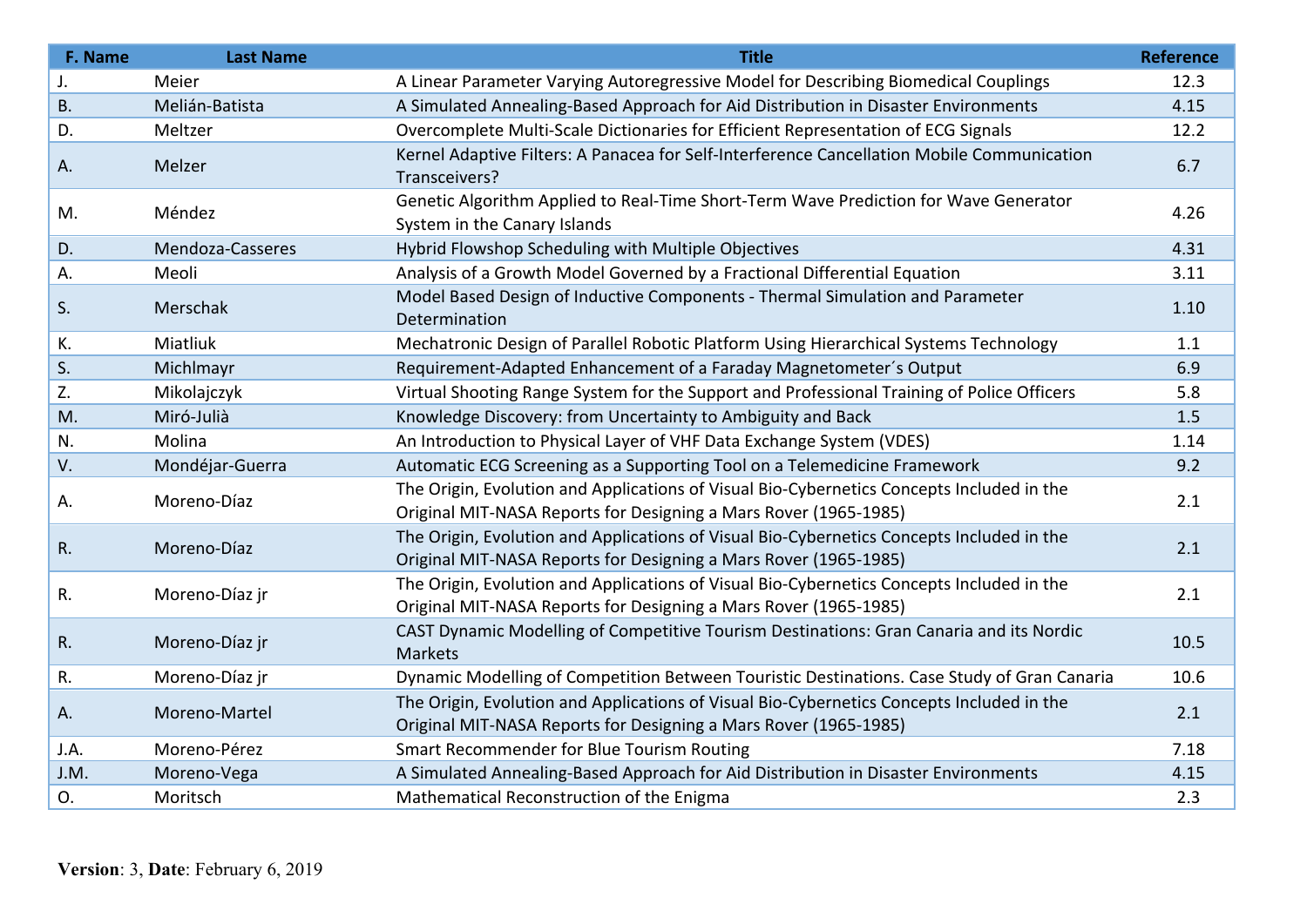| F. Name | <b>Last Name</b> | <b>Title</b>                                                                                                              | <b>Reference</b> |
|---------|------------------|---------------------------------------------------------------------------------------------------------------------------|------------------|
| C.      | Motz             | Enhanced Transform-Domain LMS Based Self-Interference Cancellation in LTE Carrier<br><b>Aggregation Transceivers</b>      | 6.6              |
| C.      | Motz             | Kernel Adaptive Filters: A Panacea for Self-Interference Cancellation Mobile Communication<br>Transceivers?               | 6.7              |
| J.      | Müggenburg       | Heinz von Foerster and Early Research in the Field of Pattern Recognition at the Biological<br><b>Computer Laboratory</b> | 2.4              |
| L.      | Musto            | Convolutional Gated Recurrent Units For Obstacle Segmentation in Bird-Eye-View                                            | 7.3              |
| Ε.      | <b>Naz</b>       | Smartphone versus On-Board Diagnostics (OBD) Data to Determine Driving Behavior                                           | 7.13             |
| Z       | Németh           | Hyperbolic Transformations of Zernike Functions and Coefficients                                                          | 12.8             |
| M.      | Nepelski         | Virtual Shooting Range System for the Support and Professional Training of Police Officers                                | 5.8              |
| J.      | Nickerl          | The Potential of Restarts for ProbSAT                                                                                     | 4.17             |
| F.A.    | Niebles Atencio  | Hybrid Flowshop Scheduling with Multiple Objectives                                                                       | 4.31             |
| J.      | Nikodem          | IoT and Wearable Technologies for Triaging Disaster Casualties                                                            | 9.5              |
| J.      | Nikodem          | Occupational Safety Diagnosis for Lifting Technique Optimization using Motion Capture<br>Analysis in Healthcare Sector    | 9.6              |
| M.      | Nikodem          | IoT and Wearable Technologies for Triaging Disaster Casualties                                                            | 9.5              |
| M.      | Nikodem          | Occupational Safety Diagnosis for Lifting Technique Optimization using Motion Capture<br>Analysis in Healthcare Sector    | 9.6              |
| A.G.    | Nobile           | Generating Continuous-Time Birth-Death Chains by the Composition Method                                                   | 3.3              |
| A.G.    | Nobile           | Some Remarks on the Prendiville Model in the Presence of Catastrophes                                                     | 3.2              |
| J.      | Novo             | Intuitive and Coherent Intraretinal Cystoid Map Representation in Optical Coherence<br>Tomography Images                  | 8.9              |
| J.      | <b>Novo</b>      | Automatic Identification of Macular Edema Biomarkers using Optical Coherence Tomography<br><b>Scans</b>                   | 8.6              |
| J.      | Novo             | Impact of the Circular Region of Interest on the Performance of Multimodal Reconstruction of<br><b>Retinal Images</b>     | 8.3              |
| J.      | <b>Novo</b>      | Automatic ECG Screening as a Supporting Tool on a Telemedicine Framework                                                  | 9.2              |
| L.      | Oehm             | Applying SSD to Real World Food Packaging Environments                                                                    | 8.8              |
| C.      | Olaverri-Monreal | Encouraging the Use of Sustainable Transport by a Tracking System for Bicycles                                            | 7.15             |
| C.      | Olaverri-Monreal | Smartphone versus On-Board Diagnostics (OBD) Data to Determine Driving Behavior                                           | 7.13             |
| M.      | Olesiak          | Occupational Safety Diagnosis for Lifting Technique Optimization using Motion Capture<br>Analysis in Healthcare Sector    | 9.6              |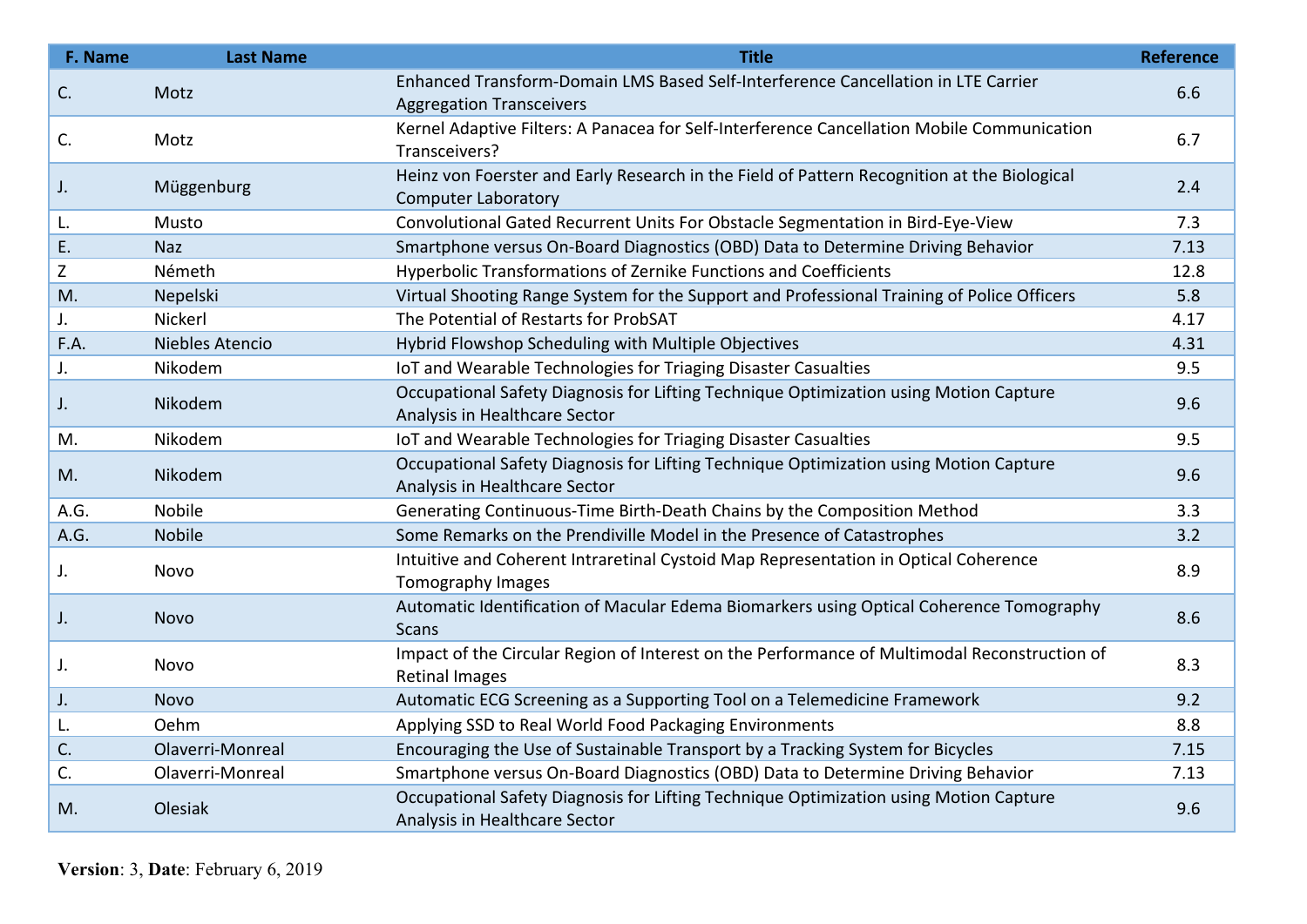| F. Name | <b>Last Name</b> | <b>Title</b>                                                                                                          | Reference |
|---------|------------------|-----------------------------------------------------------------------------------------------------------------------|-----------|
| Η.      | Orsolits         | Designing Manufacturing for Flexibility and Adaptability by means of Virtual Engineering                              | 11.5      |
| M.      | Ortega-Hortas    | Intuitive and Coherent Intraretinal Cystoid Map Representation in Optical Coherence<br>Tomography Images              | 8.9       |
| M.      | Ortega-Hortas    | Automatic Identification of Macular Edema Biomarkers using Optical Coherence Tomography<br>Scans                      | 8.6       |
| M.      | Ortega-Hortas    | Impact of the Circular Region of Interest on the Performance of Multimodal Reconstruction of<br><b>Retinal Images</b> | 8.3       |
| M.      | Ortega-Hortas    | Automatic ECG Screening as a Supporting Tool on a Telemedicine Framework                                              | 9.2       |
| M.      | Ortega-Hortas    | Unsupervised Anomaly Map for Image-Based Screening                                                                    | 8.5       |
| T.      | Paireder         | Kernel Adaptive Filters: A Panacea for Self-Interference Cancellation Mobile Communication<br>Transceivers?           | 6.7       |
| D.      | Palomar          | Robust Factor Analysis Parameter Estimation                                                                           | 6.1       |
| T.      | Panfilova        | On Nonstationary MX/Mn/1 Queue with Catastrophes and State-Dependent Control at Idle<br>Time                          | 3.1       |
| M.      | Pap              | Zernike Functions, Connections to the Hyperbolic Wavelet Transform and Applications                                   | 12.10     |
| I.      | Parra            | Deep convolutional Neural Networks for Fine-Grained Car Model Classification                                          | 7.5       |
| I.      | Parra            | License Plate Localization using CNN-Based Numerical Coordinate Regression                                            | 7.6       |
| S.      | Parragh          | Large Neighborhood Local-Search for Block Relocation Problems                                                         | 4.28      |
| V.      | Pascual          | <b>Making Transfer Learning Easier</b>                                                                                | 8.2       |
| V.      | Pascual          | DeepCompareJ: A Tool for Comparing Image Classification Models                                                        | 8.7       |
| A.A.    | Patiño-Forero    | Simulator for Planning Collision-Free Trajectories in Manipulation of Objects Applications                            | 11.4      |
| Υ.      | Paul             | Epileptic Seizure Detection using Piecewise Linear Reduction                                                          | 12.6      |
| А.      | Peirleitner      | Surrogate-Assisted Multi-Objective Parameter Optimization for Production Planning Systems                             | 4.1       |
| M.G.    | Penedo           | Intuitive and Coherent Intraretinal Cystoid Map Representation in Optical Coherence<br>Tomography Images              | 8.9       |
| M.G.    | Penedo           | Automatic ECG Screening as a Supporting Tool on a Telemedicine Framework                                              | 9.2       |
| C.      | Peña-Ortega      | Simulator for Planning Collision-Free Trajectories in Manipulation of Objects Applications                            | 11.4      |
| J.      | Pérez-Rastelli   | A Comparative Study Between Fuzzy and MPC Controllers under ACC Scenario                                              | 7.1       |
| J.      | Pérez-Rastelli   | Intelligent Longitudinal Merging Maneuver at Roundabouts Based on a Hybrid Planning<br>Approach                       | 7.8       |
| I.      | Perko            | Re-Aligning Business Ecosystem Data Sharing to Support Planning the City Hotel Operations                             | 10.1      |
| C.      | Perna            | Volatility Modeling for Air Pollution Time Series                                                                     | 3.5       |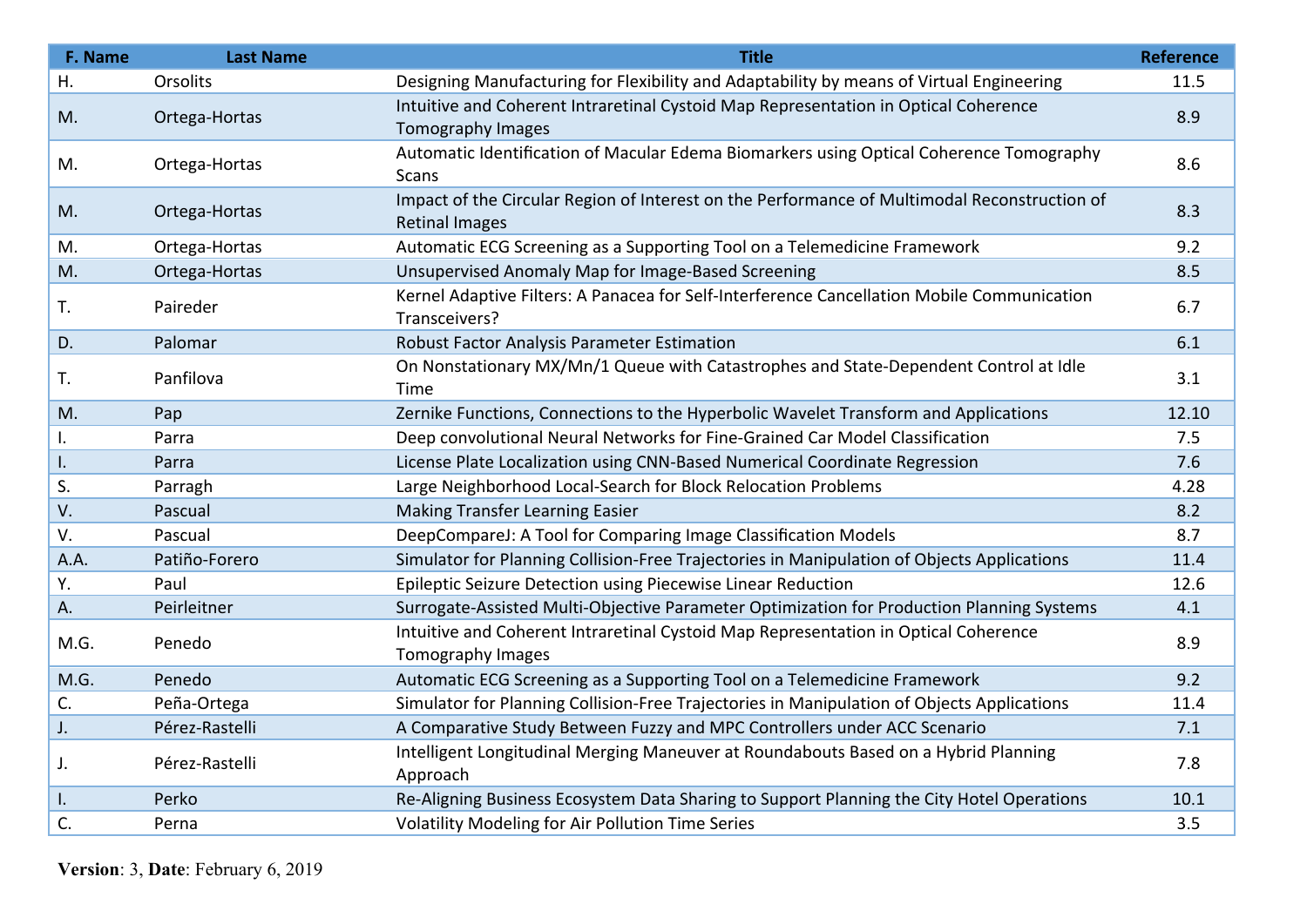| F. Name | <b>Last Name</b>  | <b>Title</b>                                                                                                            | <b>Reference</b> |
|---------|-------------------|-------------------------------------------------------------------------------------------------------------------------|------------------|
| E.      | Pfann             | Acoustic Monitoring - A Deep LSTM Classification Approach for a Material Transport Process                              | 6.8              |
| F.      | Pichler           | From the Discovery of Electro-Magnetism and Electromagnetic Induction to the Maxwell<br>Equations                       | 2.6              |
| R.      | Piepgras          | Requirement-Adapted Enhancement of a Faraday Magnetometer's Output                                                      | 6.9              |
| Ε.      | Pirozzi           | On the Integration of Fractional Neuronal Dynamics Driven by Correlated Processes                                       | 3.9              |
| Ε.      | Pitzer            | "Incremental" Evaluation for Genetic Crossover                                                                          | 4.23             |
| Ε.      | Pitzer            | Surrogate-Assisted Fitness Landscape Analysis for Computationally Expensive Optimization                                | 4.2              |
| F.      | Pizzati           | Convolutional Gated Recurrent Units For Obstacle Segmentation in Bird-Eye-View                                          | 7.3              |
| F.      | Pizzati           | Lane Detection and Classification using Cascaded CNNs                                                                   | 7.4              |
| O.      | Ploder            | Enhanced Transform-Domain LMS Based Self-Interference Cancellation in LTE Carrier<br><b>Aggregation Transceivers</b>    | 6.6              |
| O.      | Ploder            | Kernel Adaptive Filters: A Panacea for Self-Interference Cancellation Mobile Communication<br>Transceivers?             | 6.7              |
| P.      | Praher            | Enhancing Industrial Maintenance through Intelligent Data Analysis                                                      | 11.3             |
| M.      | Prandtstetter     | Guiding Autonomous Vehicles past Obstacles - Theory and Practice                                                        | 4.5              |
| L.      | Prenzel           | IEC 61499 Runtime Environments: A State of the Art Comparison                                                           | 11.1             |
| J.      | Provost           | IEC 61499 Runtime Environments: A State of the Art Comparison                                                           | 11.1             |
| Η.      | Prüßing           | Modelling Latent Variables in Conflict Research                                                                         | 1.7              |
| А.      | Quesada-Arencibia | Promentor - Data Mining Applied to Job Search                                                                           | 1.15             |
| A.      | Quesada-Arencibia | A Survey on Bluetooth Low Energy Indoor Positioning Systems                                                             | 1.16             |
| S.      | Raggl             | Solving a Flexible Resource-Constrained Project Scheduling Problem under Consideration of<br><b>Activity Priorities</b> | 4.14             |
| S.      | Raggl             | Investigating the Dynamic Block Relocation Problem                                                                      | 4.30             |
| G.R.    | Raidl             | Decision Diagram Based Limited Discrepancy Search for a Job Sequencing Problem                                          | 4.16             |
| G.R.    | Raidl             | VNS and PBIG as Optimization Cores in a Cooperative Optimization Approach for Distributing<br><b>Service Points</b>     | 4.3              |
| G.R.    | Raidl             | A Heuristic Approach for Solving the Longest Common Square Subsequence Problem                                          | 4.29             |
| G.R.    | Raidl             | Casual Employee Scheduling with Constraint Programming and Ant Colony Optimization                                      | 4.7              |
| J.      | Rangel-Díaz       | Adaptive Robotic Platform as an Inclusive Education aid for Children with Autism Spectrum<br>Disorder                   | 9.3              |
| G.      | Ritzberger        | Model Based Design of Inductive Components - Thermal Simulation and Parameter<br>Determination                          | 1.10             |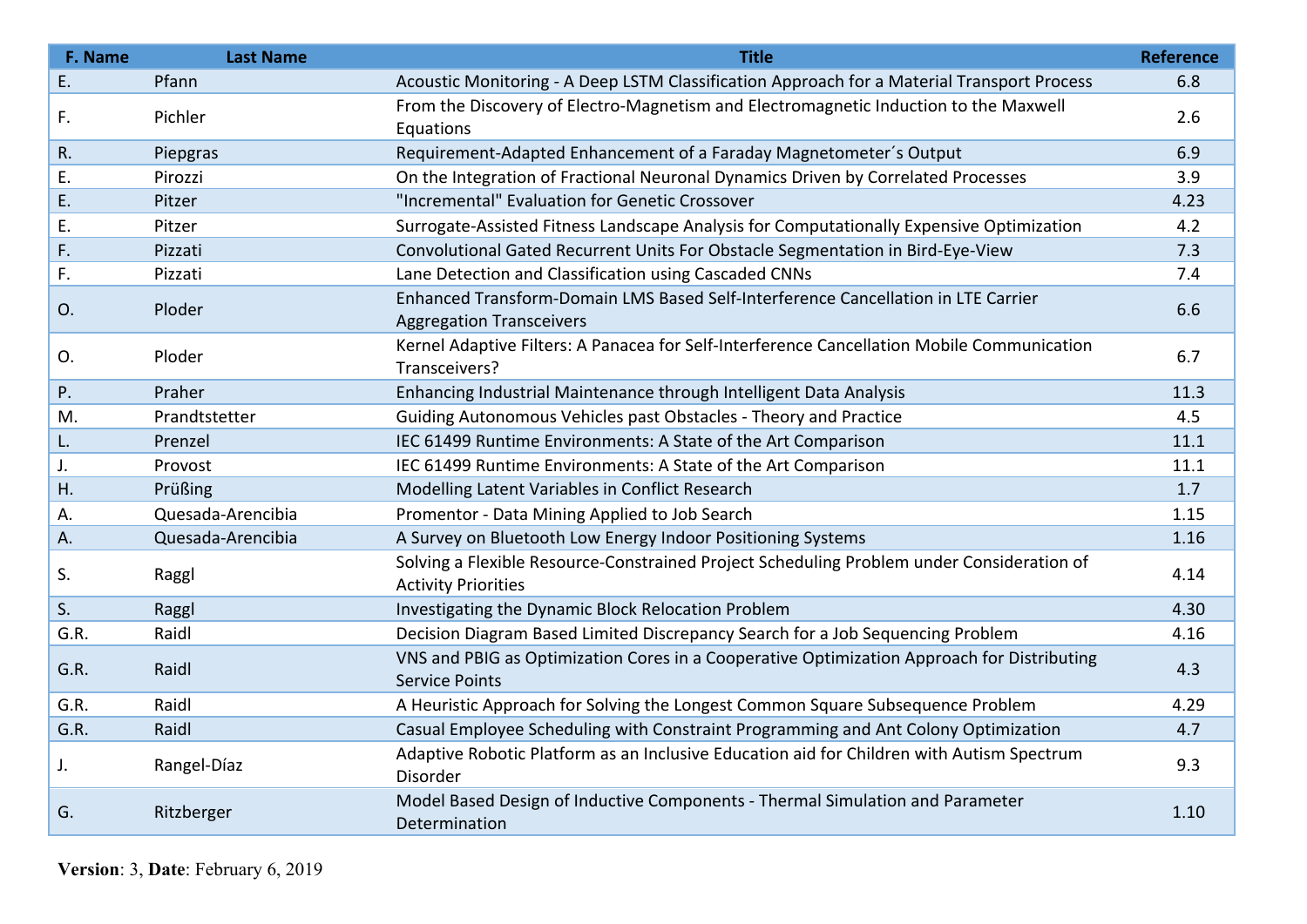| F. Name | <b>Last Name</b>    | <b>Title</b>                                                                                                                | <b>Reference</b> |
|---------|---------------------|-----------------------------------------------------------------------------------------------------------------------------|------------------|
| T.      | Rodemann            | Simulation-Based Design and Evaluation of a Smart Energy Manager                                                            | 11.9             |
| T.      | Rodemann            | VNS and PBIG as Optimization Cores in a Cooperative Optimization Approach for Distributing<br><b>Service Points</b>         | 4.3              |
| D.S.    | Rodríguez Hoyos     | Programming Trajectories of a Robotic Manipulator in Virtual Reality                                                        | 1.2              |
| C.H.    | Rodríguez-Garavito  | Hand Gesture Recognition Using Computer Vision Applied to Colombian Sign Language                                           | 8.1              |
| C.H.    | Rodríguez-Garavito  | Simulator for Planning Collision-Free Trajectories in Manipulation of Objects Applications                                  | 11.4             |
| Α.      | Rodríguez-Rodríguez | CAST Dynamic Modelling of Competitive Tourism Destinations: Gran Canaria and its Nordic<br>Markets                          | 10.5             |
| А.      | Rodríguez-Rodríguez | Dynamic Modelling of Competition Between Touristic Destinations. Case Study of Gran Canaria                                 | 10.6             |
| J.C.    | Rodríguez-Rodríguez | Promentor - Data Mining Applied to Job Search                                                                               | 1.15             |
| J.C.    | Rodríguez-Rodríguez | A Survey on Bluetooth Low Energy Indoor Positioning Systems                                                                 | 1.16             |
| S.      | Röhrl               | Autoencoder Features for Differentiation of Leukocytes Based on Digital Holographic<br>Microscopy (DHM)                     | 9.1              |
| M       | Rojas-Santiago      | Hybrid Flowshop Scheduling with Multiple Objectives                                                                         | 4.31             |
| Ρ.      | Román-Román         | Diffusion Processes for Weibull-Based Models                                                                                | 3.8              |
| J.      | Rouco               | Impact of the Circular Region of Interest on the Performance of Multimodal Reconstruction of<br><b>Retinal Images</b>       | 8.3              |
| J.      | Rouco               | Automatic ECG Screening as a Supporting Tool on a Telemedicine Framework                                                    | 9.2              |
| J.      | Rouco               | Unsupervised Anomaly Map for Image-Based Screening                                                                          | 8.5              |
| J.      | Rozenblit           | Occupational Safety Diagnosis for Lifting Technique Optimization using Motion Capture<br>Analysis in Healthcare Sector      | 9.6              |
| J.      | Rubiano             | Adaptive Robotic Platform as an Inclusive Education aid for Children with Autism Spectrum<br>Disorder                       | 9.3              |
| R.      | Ruiz Nolasco        | Simulation Infrastructure for Automated Anesthesia during Operations                                                        | 5.3              |
| M.      | Ruiz-Miró           | Knowledge Discovery: from Uncertainty to Ambiguity and Back                                                                 | 1.5              |
| S.      | Sáez                | Simulation Infrastructure for Automated Anesthesia during Operations                                                        | 5.3              |
| G.      | Samagaio            | Automatic Identification of Macular Edema Biomarkers using Optical Coherence Tomography<br>Scans                            | 8.6              |
| S.      | Saminger-Platz      | On Modeling the Dynamic Thermal Behavior of Electrical Machines using Genetic Programming<br>and Artificial Neural Networks | 4.13             |
| J.      | Sánchez-Medina      | What can Smart Mobility Offer to Tourism Economy?                                                                           | 7.16             |
| J.      | Sánchez-Medina      | Traffic Predictive Analysis through Data Stream Mining                                                                      | 7.17             |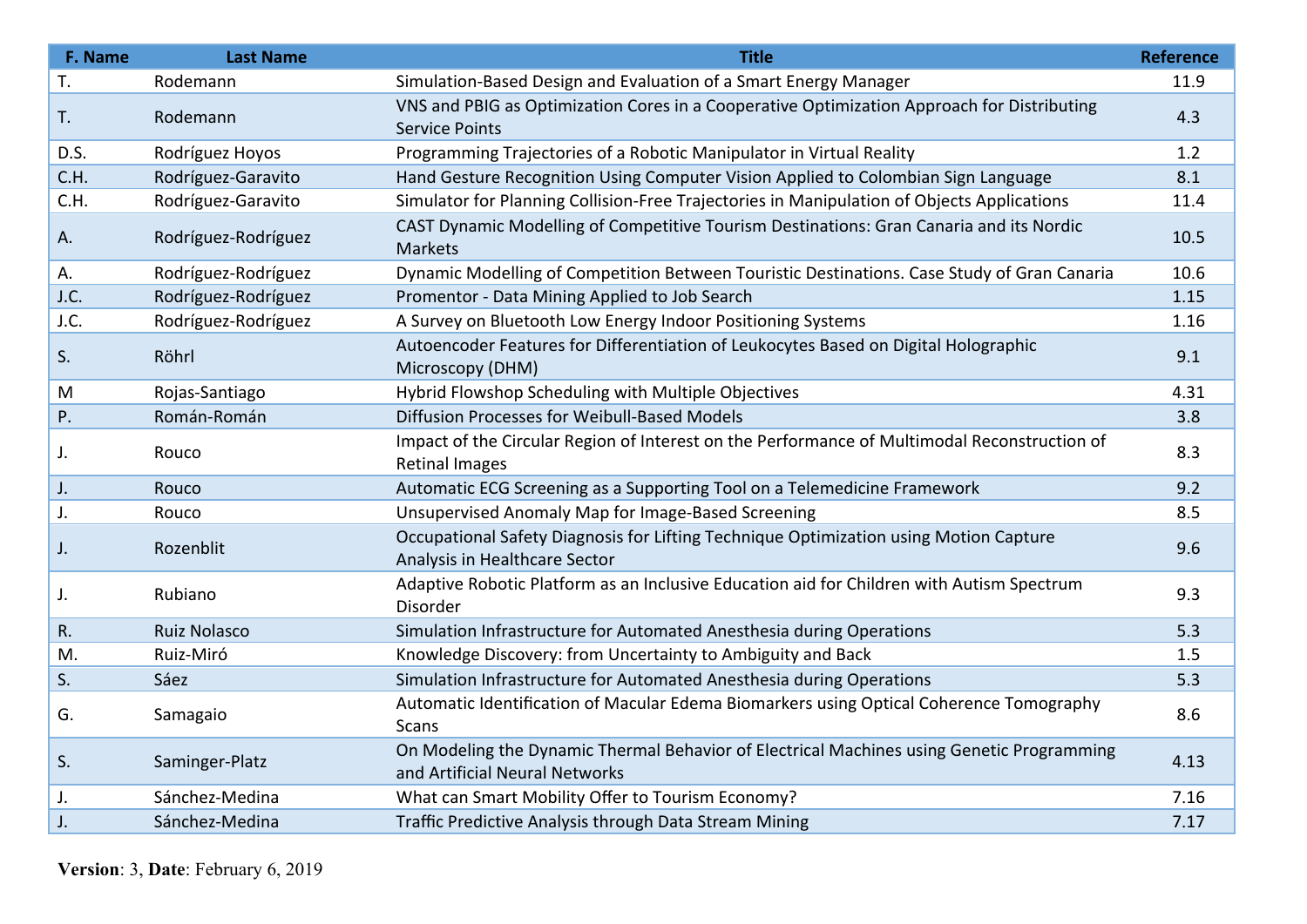| F. Name     | <b>Last Name</b>  | <b>Title</b>                                                                                 | <b>Reference</b> |
|-------------|-------------------|----------------------------------------------------------------------------------------------|------------------|
| D.          | Sánchez-Rodríguez | What can Smart Mobility Offer to Tourism Economy?                                            | 7.16             |
| Α.          | Santana Talavera  | Smart Recommender for Blue Tourism Routing                                                   | 7.18             |
| А.          | Sanz-Saez         | Towards the Automatic Analysis of Stomata Images                                             | 8.4              |
| Α.          | Sasaki            | A Survey to Create Attractive Contents for Tourism - To Comprehend Other Cultures-           | 10.2             |
| Α.          | Sasaki            | Experiments of LoRa to Develop Services for Tourists                                         | 10.3             |
| Α.          | Sasaki            | Evaluation of Sightseeing Support Application using BLE Beacon in Oku-Nikko                  | 10.4             |
| T.          | Sasao             | Remarks on the Design of First Digital Computer in Japan - Contributions of Yasuo Komamiya   | 2.5              |
| Y           | Satin             | On Nonstationary MX/Mn/1 Queue with Catastrophes and State-Dependent Control at Idle<br>Time | 3.1              |
| F.          | Sato              | Experiments of LoRa to Develop Services for Tourists                                         | 10.3             |
| M.          | Sato              | A Survey to Create Attractive Contents for Tourism - To Comprehend Other Cultures-           | 10.2             |
| M.          | Sato              | Evaluation of Sightseeing Support Application using BLE Beacon in Oku-Nikko                  | 10.4             |
| F.          | Schipp            | Hyperbolic Transformations of Zernike Functions and Coefficients                             | 12.8             |
| F.          | Schipp            | Zernike Functions, Connections to the Hyperbolic Wavelet Transform and Applications          | 12.10            |
| T.          | Schlechter        | Authentication of Internet Connected White Goods using Gestures or Key Sequences             | 11.11            |
| T.          | Schlechter        | Automated Load Classification in Smart Micro-Grid Systems                                    | 1.13             |
| <b>B.</b>   | Schneider         | Skill-Based Motion Control with OPC UA and Deterministic Ethernet                            | 11.2             |
| W.          | Schröder          | Enhancing Industrial Maintenance through Intelligent Data Analysis                           | 11.3             |
| M.          | Schroth           | Applying SSD to Real World Food Packaging Environments                                       | 8.8              |
| Α.          | Schult            | Applying SSD to Real World Food Packaging Environments                                       | 8.8              |
| M.          | Schwarz           | Simultaneous Measurement of the Flow Velocity of Liquids and Gases                           | 6.10             |
| M.B.        | Scioscia Santoro  | On the Successive Passage Times of Certain One-Dimensional Diffusions.                       | 3.7              |
| $\mathsf R$ | Seising           | Lotfi Zadeh: Fuzzy Sets and Systems                                                          | 2.2              |
| R           | Seising           | From Linear Systems to Fuzzy Systems to Perception-Based Systems                             | 1.6              |
| M           | Semenkina         | Genetic Programming Based Evolvement of Models of Models                                     | 4.21             |
| C.          | Seragiotto        | Guiding Autonomous Vehicles past Obstacles - Theory and Practice                             | 4.5              |
| K.          | Sharman           | Simulation Infrastructure for Automated Anesthesia during Operations                         | 5.3              |
| G           | Shilova           | On Nonstationary MX/Mn/1 Queue with Catastrophes and State-Dependent Control at Idle<br>Time | 3.1              |
| C.          | Sievi             | Concept Drift Detection with Variable Interaction Networks                                   | 4.10             |
| А.          | Sipin             | On Nonstationary MX/Mn/1 Queue with Catastrophes and State-Dependent Control at Idle<br>Time | 3.1              |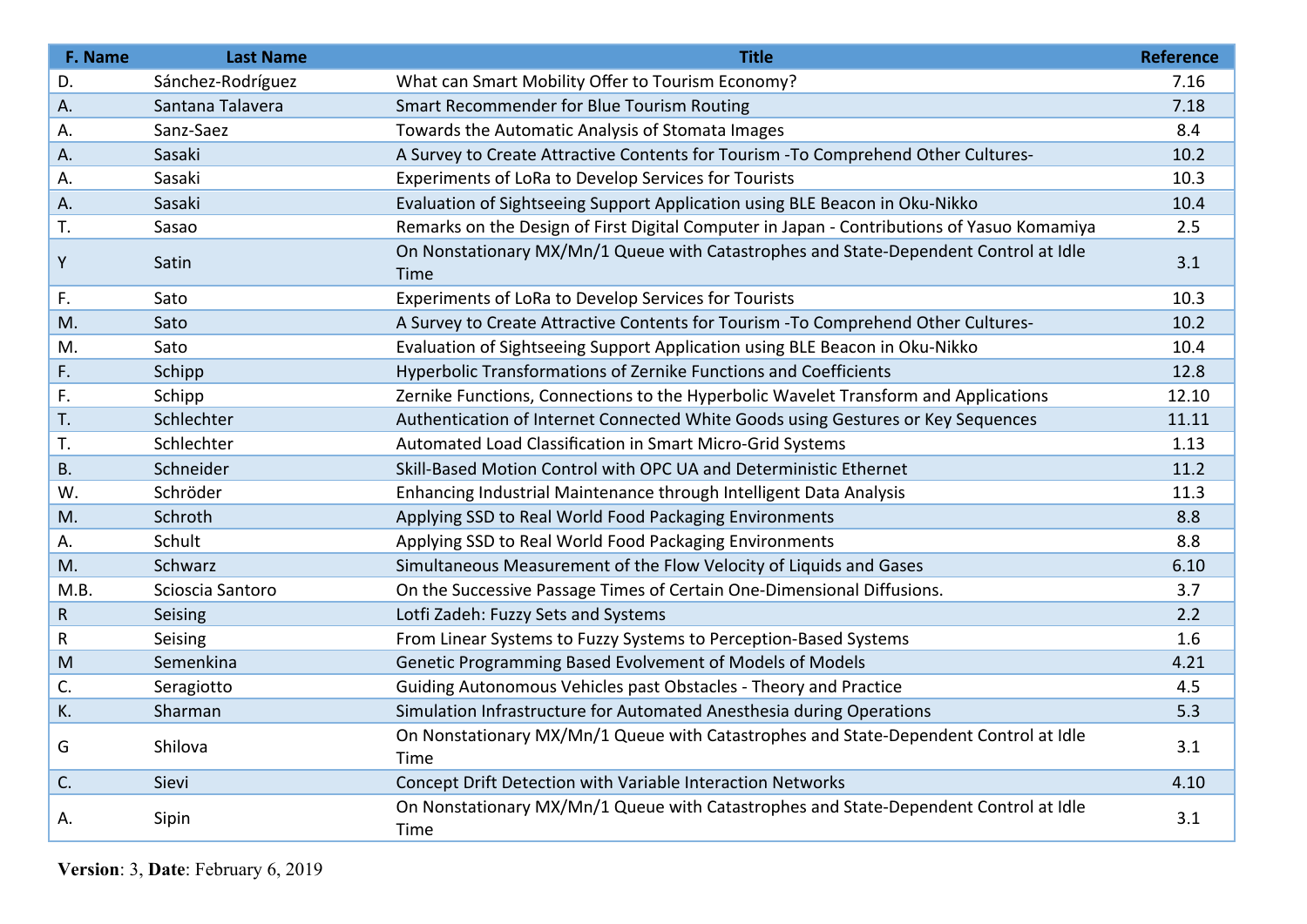| F. Name | <b>Last Name</b> | <b>Title</b>                                                                                | <b>Reference</b> |
|---------|------------------|---------------------------------------------------------------------------------------------|------------------|
| Ε.      | Skeli            | Multiple-Model Estimation Applied to Unequal, Heterogeneous State Space Models              | 6.2              |
| L.      | Smigoc           | Re-Aligning Business Ecosystem Data Sharing to Support Planning the City Hotel Operations   | 10.1             |
| C.      | Smutnicki        | Visualization of Solution Spaces for the Needs of Metaheuristics                            | 4.11             |
| F.      | Sobieczky        | Unimodularity of Network Representations of Time-Series for Unbiased Parameter Estimation   | 3.4              |
| F.      | Sobieczky        | Enhancing Industrial Maintenance through Intelligent Data Analysis                          | 11.3             |
| R.      | Sosa San Frutos  | ROS-Based Architecture for Multiple Unmanned Vehicles (UXVs) Formation                      | 1.4              |
| M.A.    | Sotelo           | Deep convolutional Neural Networks for Fine-Grained Car Model Classification                | 7.5              |
| M.A.    | Sotelo           | License Plate Localization using CNN-Based Numerical Coordinate Regression                  | 7.6              |
| S.      | Spina            | Some Remarks on the Prendiville Model in the Presence of Catastrophes                       | 3.2              |
| А.      | Stachno          | Neural Identification of Organic Personal Profile for Intelligent Building Control          | 12.9             |
|         |                  | Real-Time IoT-Based Production Planning and Control of Industrial Robots in an Automated    |                  |
| M.      | Stangl           | Cyber-Physical Production System under Dynamic Conditions: Lessons Learned from a Make-     | 11.6             |
|         |                  | to-order Usage Case                                                                         |                  |
| R.S.    | Stanković        | Remarks on the Design of First Digital Computer in Japan - Contributions of Yasuo Komamiya  | 2.5              |
| R.      | Steinbuch        | On the Performance of Bionic Optimization Strategies                                        | 4.22             |
| R.      | Stetter          | Smart4i Next Generation: An Innovative Student Project Showing Industry 4.0 from Research   | 11.8             |
|         |                  | to Real Life Implementation                                                                 |                  |
| M.      | Stoger           | A Model-Based Learning Approach for Controlling the Energy Flows of a Residential Household | 4.24             |
|         |                  | <b>Using Symbolic Regression</b>                                                            |                  |
| 0.      | Stuke            | Modelling Latent Variables in Conflict Research                                             | 1.7              |
| M.      | Stur             | Simultaneous Measurement of the Flow Velocity of Liquids and Gases                          | 6.10             |
| C.P.    | Suárez-Araujo    | Neural Computing and Deep Learning Solutions for Early Diagnosis of Alzheimer's Disease.    | 9.4              |
|         |                  | <b>Trends in Diagnostic Methods</b>                                                         |                  |
| R.      | Sunil-Kanumalli  | Kernel Adaptive Filters: A Panacea for Self-Interference Cancellation Mobile Communication  | 6.7              |
|         |                  | Transceivers?                                                                               |                  |
| S.      | Sutradhar        | Unsupervised Anomaly Map for Image-Based Screening                                          | 8.5              |
| S.      | Teuschl          | Casual Employee Scheduling with Constraint Programming and Ant Colony Optimization          | 4.7              |
| M.      | Tichavska        | An Introduction to Physical Layer of VHF Data Exchange System (VDES)                        | 1.14             |
| O.      | Topaloglu        | Analyzing Environmentally Sustainable Transport Policies Using Micro-Simulation             | 7.14             |
| F.      | Torres-Ruiz      | Diffusion Processes for Weibull-Based Models                                                | 3.8              |
| F.      | Tricoire         | Large Neighborhood Local-Search for Block Relocation Problems                               | 4.28             |
| T.      | Trigano          | Overcomplete Multi-Scale Dictionaries for Efficient Representation of ECG Signals           | 12.2             |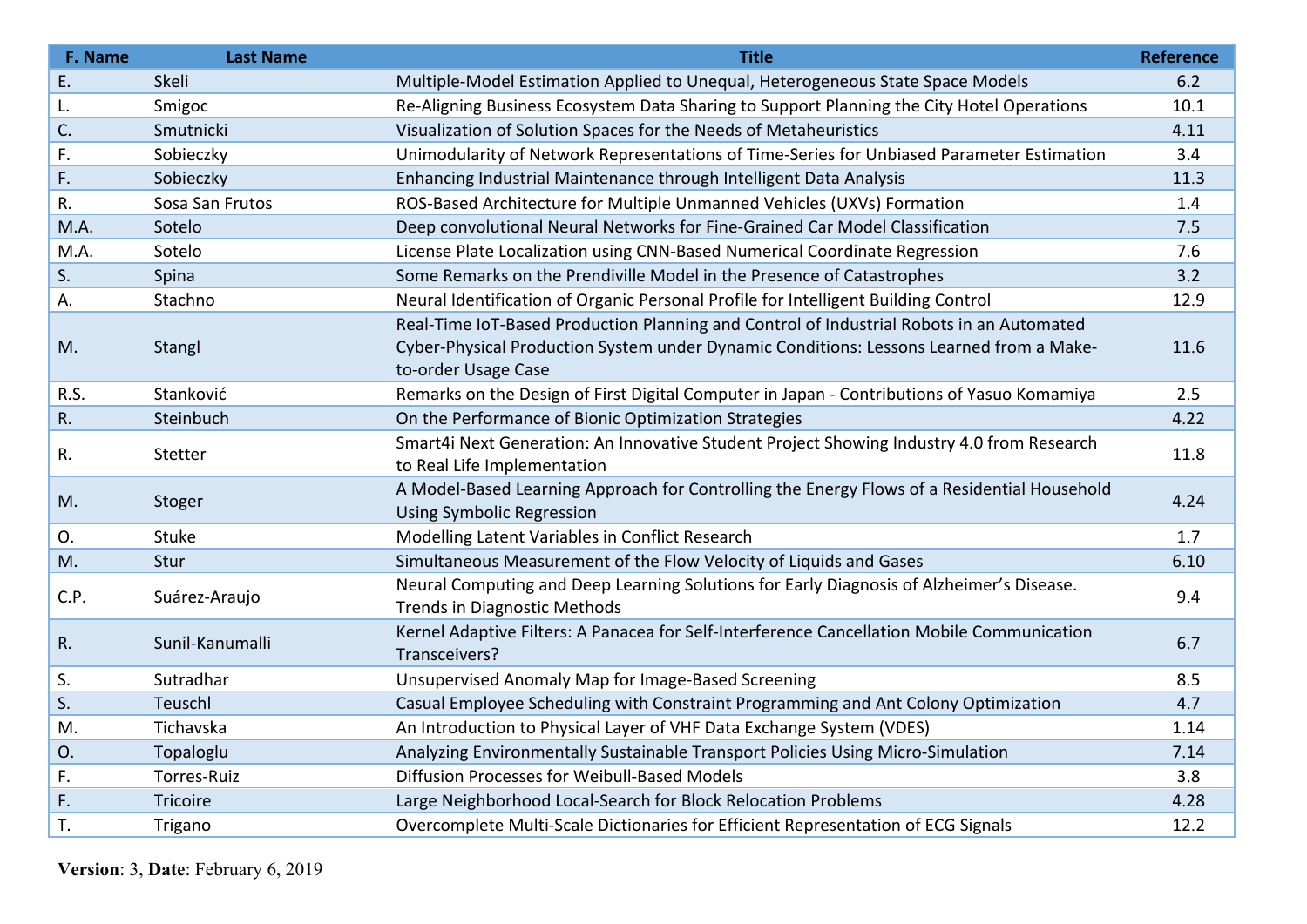| F. Name   | <b>Last Name</b>    | <b>Title</b>                                                                                                                                     | <b>Reference</b> |
|-----------|---------------------|--------------------------------------------------------------------------------------------------------------------------------------------------|------------------|
| I.C.      | Triviño-López       | Hand Gesture Recognition Using Computer Vision Applied to Colombian Sign Language                                                                | 8.1              |
| J.        | Tumialán Borja      | Programming Trajectories of a Robotic Manipulator in Virtual Reality                                                                             | 1.2              |
| L.        | Turonová            | Abstraction of Finite Automata Based on the Order of Occurrence of the Symbols                                                                   | 5.6              |
| К         | Ueda                | A Survey to Create Attractive Contents for Tourism - To Comprehend Other Cultures-                                                               | 10.2             |
| K         | Ueda                | Evaluation of Sightseeing Support Application using BLE Beacon in Oku-Nikko                                                                      | 10.4             |
| M.        | Ugele               | Autoencoder Features for Differentiation of Leukocytes Based on Digital Holographic<br>Microscopy (DHM)                                          | 9.1              |
| <b>B.</b> | Uhl                 | Simultaneous Measurement of the Flow Velocity of Liquids and Gases                                                                               | 6.10             |
| F.        | Valenti             | Convolutional Gated Recurrent Units For Obstacle Segmentation in Bird-Eye-View                                                                   | 7.3              |
| <b>B.</b> | Vassileva           | Implications of Network Theory to Trans-Arctic Collaborations                                                                                    | 1.8              |
| H.F.      | Velasco-Peña        | Programming Trajectories of a Robotic Manipulator in Virtual Reality                                                                             | 1.2              |
| P.L.      | Vidal               | Intuitive and Coherent Intraretinal Cystoid Map Representation in Optical Coherence<br>Tomography Images                                         | 8.9              |
| T.        | Vojnar              | Approximating Complex Arithmetic Circuits with Guaranteed Worst-Case Relative Error                                                              | 5.4              |
| J.        | von Eichel-Streiber | Design and Implementation of an Autopilot for an UAV                                                                                             | 1.3              |
| S.        | Wagner              | A Model-Based Learning Approach for Controlling the Energy Flows of a Residential Household<br><b>Using Symbolic Regression</b>                  | 4.24             |
| S.        | Wagner              | Solving the Moving Peaks Benchmark with the Age-Layered Population Structure (ALPS)<br><b>Evolutionary Algorithm</b>                             | 4.27             |
| C.        | Weber               | Design and Implementation of an Autopilot for an UAV                                                                                             | 1.3              |
| D.        | Weidemann           | Multiple-Model Estimation Applied to Unequal, Heterogeneous State Space Models                                                                   | 6.2              |
| S.        | Weinbach            | Modelling Latent Variables in Conflict Research                                                                                                  | 1.7              |
| F.        | Weisz               | Hyperbolic Transformations of Zernike Functions and Coefficients                                                                                 | 12.8             |
| <b>B.</b> | Werth               | Surrogate-Assisted Fitness Landscape Analysis for Computationally Expensive Optimization                                                         | 4.2              |
| F.        | Wiesinger           | Counter-Based vs. Shift-Register-Based Signal Processing in Stochastic Computing                                                                 | 6.11             |
| S.M.      | Winkler             | A Model-Based Learning Approach for Controlling the Energy Flows of a Residential Household<br><b>Using Symbolic Regression</b>                  | 4.24             |
| S.M.      | Winkler             | White Box vs. Black Box Modeling: On the Performance of Deep Learning, Random Forests, and<br>Symbolic Regression in Solving Regression Problems | 4.9              |
| J.        | Wolfartsberger      | Concept Drift Detection with Variable Interaction Networks                                                                                       | 4.10             |
| Α.        | Yamada              | Remarks on the Design of First Digital Computer in Japan - Contributions of Yasuo Komamiya                                                       | 2.5              |
| B.G.      | Zagar               | Requirement-Adapted Enhancement of a Faraday Magnetometer's Output                                                                               | 6.9              |
|           |                     |                                                                                                                                                  |                  |